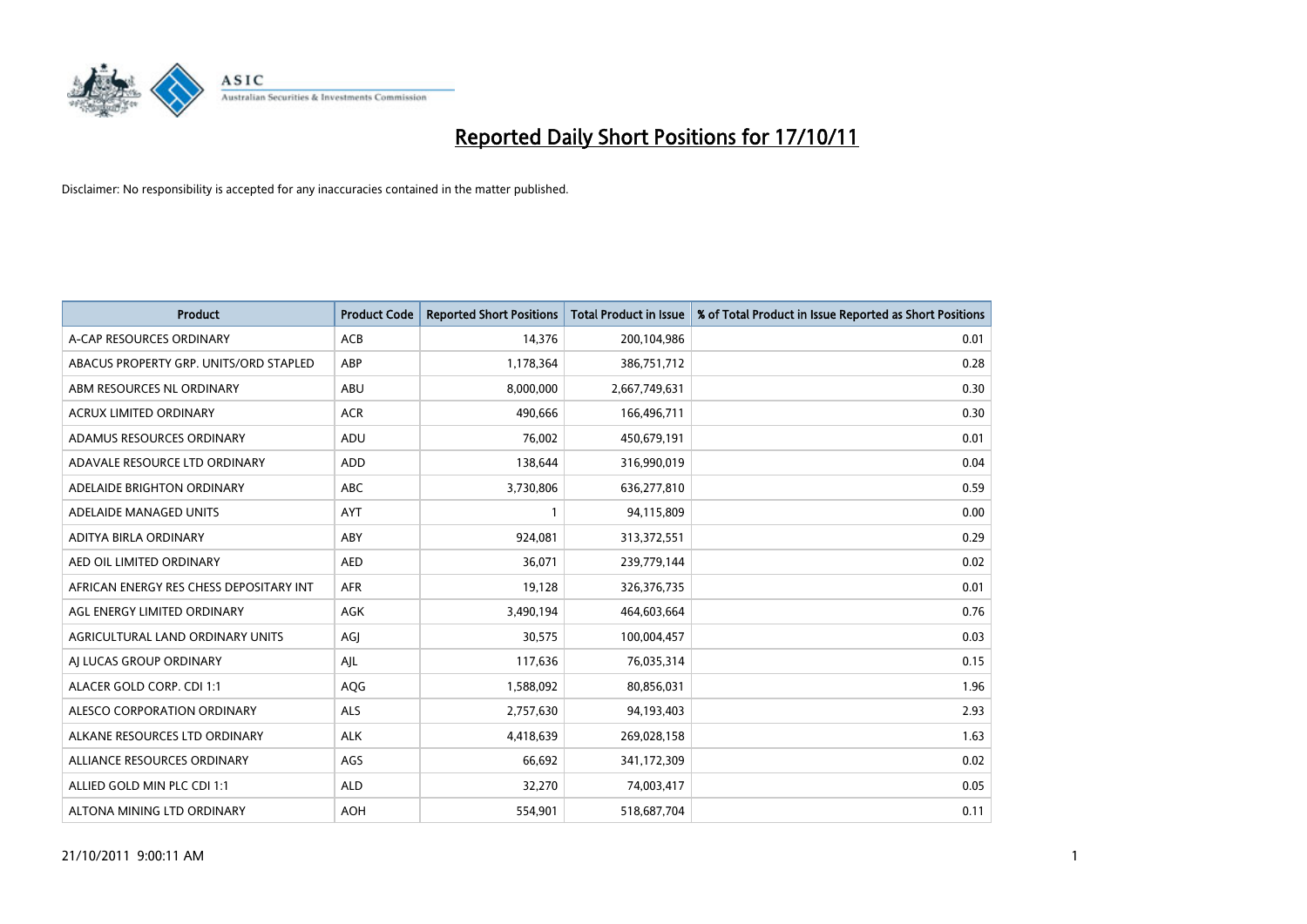

| <b>Product</b>                          | <b>Product Code</b> | <b>Reported Short Positions</b> | <b>Total Product in Issue</b> | % of Total Product in Issue Reported as Short Positions |
|-----------------------------------------|---------------------|---------------------------------|-------------------------------|---------------------------------------------------------|
| ALUMINA LIMITED ORDINARY                | <b>AWC</b>          | 38,929,066                      | 2,440,196,187                 | 1.59                                                    |
| AMADEUS ENERGY ORDINARY                 | AMU                 | 454,000                         | 281,268,455                   | 0.16                                                    |
| AMALGAMATED HOLDINGS ORDINARY           | AHD                 | 1,504                           | 157,480,461                   | 0.00                                                    |
| AMCOM TELECOMM. ORDINARY                | <b>AMM</b>          |                                 | 238,954,789                   | 0.00                                                    |
| AMCOR LIMITED ORDINARY                  | <b>AMC</b>          | 2,898,784                       | 1,227,577,318                 | 0.20                                                    |
| AMP LIMITED ORDINARY                    | AMP                 | 10,109,239                      | 2,811,693,913                 | 0.33                                                    |
| AMPELLA MINING ORDINARY                 | <b>AMX</b>          | 885.081                         | 204,985,108                   | 0.43                                                    |
| ANGLOGOLD ASHANTI CDI 5:1               | AGG                 | 20,000                          | 89,207,765                    | 0.02                                                    |
| ANSELL LIMITED ORDINARY                 | <b>ANN</b>          | 2,703,760                       | 131,177,201                   | 2.04                                                    |
| ANZ BANKING GRP LTD ORDINARY            | <b>ANZ</b>          | 13,948,389                      | 2,629,033,329                 | 0.50                                                    |
| APA GROUP STAPLED SECURITIES            | <b>APA</b>          | 6,536,827                       | 639,334,625                   | 1.01                                                    |
| APEX MINERALS NL ORDINARY               | <b>AXM</b>          | 885,146                         | 5,550,243,713                 | 0.02                                                    |
| APN EUROPEAN RETAIL UNITS STAPLED SEC.  | <b>AEZ</b>          | 11,832                          | 544,910,660                   | 0.00                                                    |
| APN NEWS & MEDIA ORDINARY               | <b>APN</b>          | 27,257,468                      | 630,211,415                   | 4.33                                                    |
| AQUARIUS PLATINUM. ORDINARY             | <b>AOP</b>          | 4,995,717                       | 470,167,206                   | 1.04                                                    |
| AQUILA RESOURCES ORDINARY               | <b>AQA</b>          | 6,285,543                       | 374,368,499                   | 1.65                                                    |
| ARAFURA RESOURCE LTD ORDINARY           | <b>ARU</b>          | 7,642,815                       | 367,980,342                   | 2.06                                                    |
| ARB CORPORATION ORDINARY                | <b>ARP</b>          | 14,824                          | 72,481,302                    | 0.01                                                    |
| ARDENT LEISURE GROUP STAPLED SECURITIES | AAD                 | 781,822                         | 324, 167, 221                 | 0.25                                                    |
| ARISTOCRAT LEISURE ORDINARY             | <b>ALL</b>          | 23,549,188                      | 543,181,024                   | 4.33                                                    |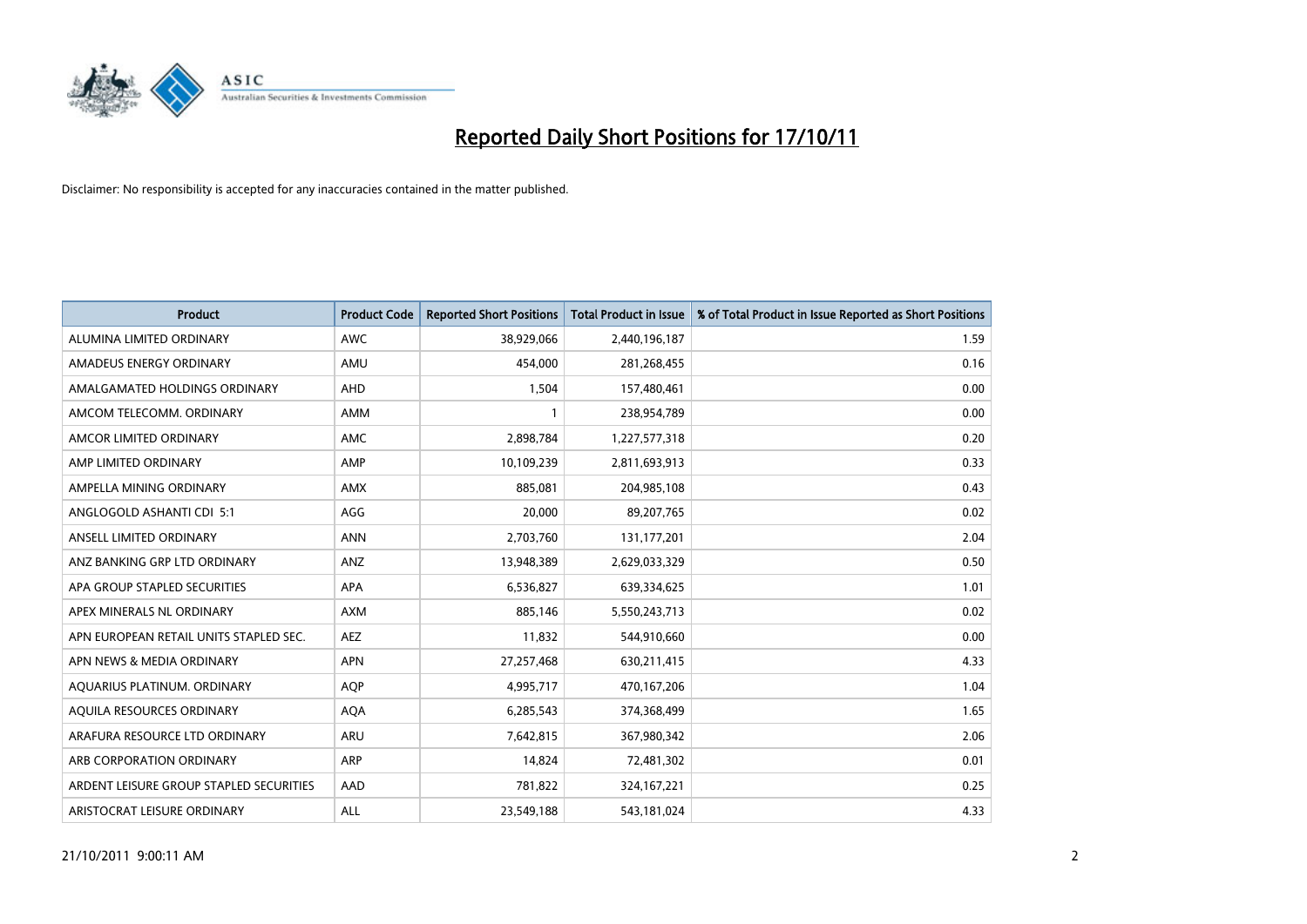

| <b>Product</b>                          | <b>Product Code</b> | <b>Reported Short Positions</b> | <b>Total Product in Issue</b> | % of Total Product in Issue Reported as Short Positions |
|-----------------------------------------|---------------------|---------------------------------|-------------------------------|---------------------------------------------------------|
| ASCIANO LIMITED ORDINARY                | <b>AIO</b>          | 18,470,942                      | 2,926,103,883                 | 0.61                                                    |
| ASG GROUP LIMITED ORDINARY              | <b>ASZ</b>          | 89,990                          | 171,456,889                   | 0.05                                                    |
| ASPEN GROUP ORD/UNITS STAPLED           | <b>APZ</b>          | 984,870                         | 584,985,037                   | 0.16                                                    |
| ASPIRE MINING LTD ORDINARY              | <b>AKM</b>          | 3,516,333                       | 540,594,556                   | 0.65                                                    |
| <b>ASTON RES LTD ORDINARY</b>           | <b>AZT</b>          | 1,914,203                       | 204,527,604                   | 0.94                                                    |
| ASTRO JAP PROP GROUP STAPLED SECURITIES | AIA                 | 24,370                          | 58,445,002                    | 0.04                                                    |
| ASX LIMITED ORDINARY                    | <b>ASX</b>          | 1,790,974                       | 175,136,729                   | 1.02                                                    |
| ATLANTIC LIMITED ORDINARY               | ATI                 | 55,573                          | 114,281,650                   | 0.05                                                    |
| ATLAS IRON LIMITED ORDINARY             | AGO                 | 16,467,570                      | 889,036,055                   | 1.84                                                    |
| <b>AURORA OIL &amp; GAS ORDINARY</b>    | <b>AUT</b>          | 8,765,678                       | 411,155,343                   | 2.12                                                    |
| AUSDRILL LIMITED ORDINARY               | ASL                 | 147,078                         | 301,685,848                   | 0.03                                                    |
| AUSENCO LIMITED ORDINARY                | AAX                 | 1,445,462                       | 123,258,843                   | 1.17                                                    |
| AUSGOLD LIMITED ORDINARY                | <b>AUC</b>          | 243,160                         | 85,327,000                    | 0.28                                                    |
| <b>AUSTAL LIMITED ORDINARY</b>          | ASB                 | 459,871                         | 188,069,638                   | 0.23                                                    |
| <b>AUSTAR UNITED ORDINARY</b>           | <b>AUN</b>          | 1,992,016                       | 1,271,505,737                 | 0.16                                                    |
| AUSTBROKERS HOLDINGS ORDINARY           | <b>AUB</b>          | 2                               | 55,419,436                    | 0.00                                                    |
| AUSTIN ENGINEERING ORDINARY             | ANG                 | 4,847                           | 72,014,403                    | 0.00                                                    |
| <b>AUSTRALAND ASSETS ASSETS</b>         | AAZPB               | 1,168                           | 2,750,000                     | 0.04                                                    |
| AUSTRALAND PROPERTY STAPLED SECURITY    | <b>ALZ</b>          | 631,560                         | 576,846,597                   | 0.10                                                    |
| AUSTRALIAN AGRICULT. ORDINARY           | AAC                 | 954,638                         | 312,892,824                   | 0.29                                                    |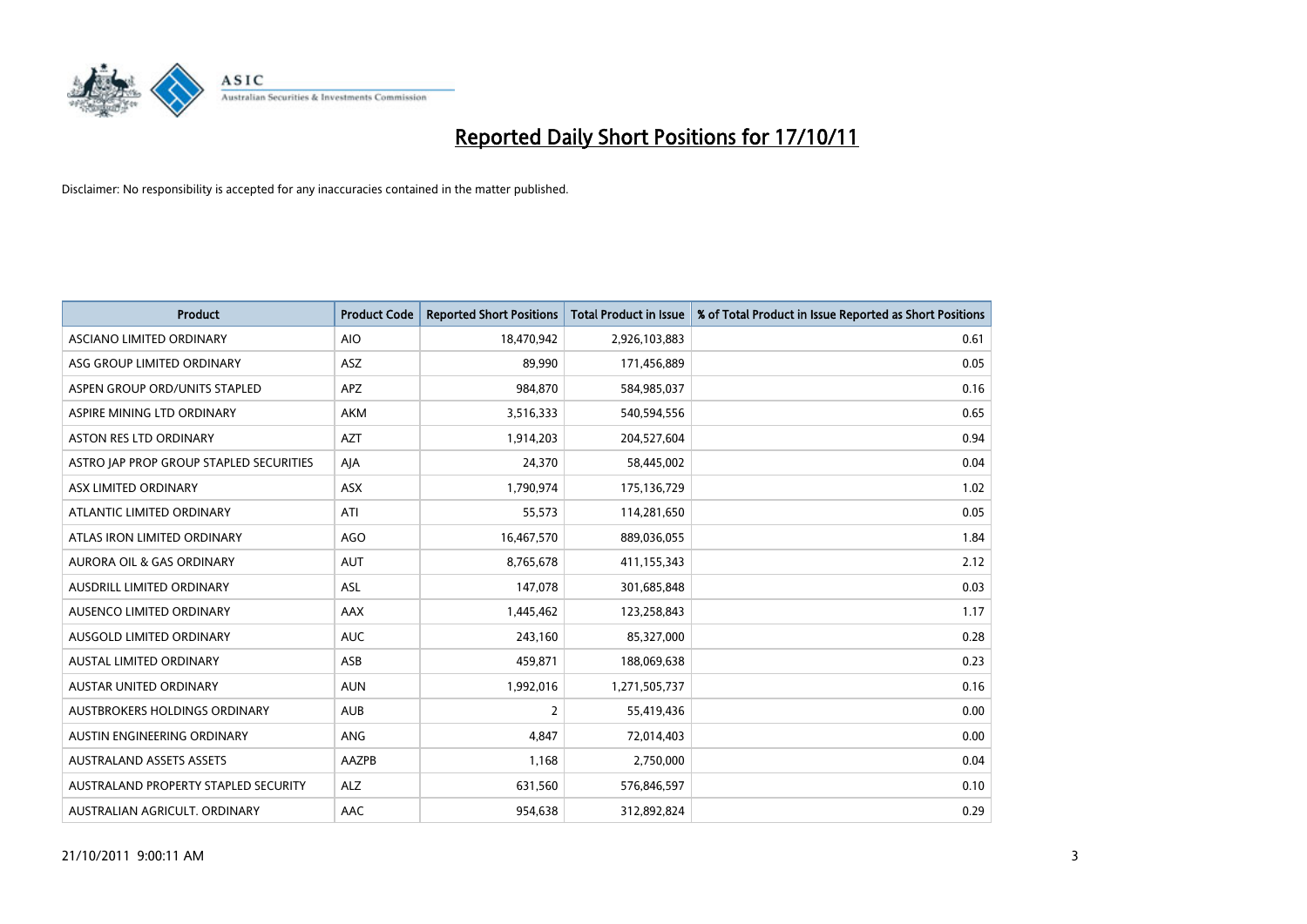

| <b>Product</b>                       | <b>Product Code</b> | <b>Reported Short Positions</b> | <b>Total Product in Issue</b> | % of Total Product in Issue Reported as Short Positions |
|--------------------------------------|---------------------|---------------------------------|-------------------------------|---------------------------------------------------------|
| <b>AUSTRALIAN EDUCATION UNITS</b>    | <b>AEU</b>          | 625,000                         | 175,465,397                   | 0.36                                                    |
| AUSTRALIAN INFRASTR, UNITS/ORDINARY  | <b>AIX</b>          | 12,027,112                      | 620,733,944                   | 1.94                                                    |
| AUSTRALIAN MINES LTD ORDINARY        | <b>AUZ</b>          | 1,400,000                       | 636,910,317                   | 0.22                                                    |
| AUSTRALIAN PHARM. ORDINARY           | API                 | 598,783                         | 488,115,883                   | 0.12                                                    |
| AUTOMOTIVE HOLDINGS ORDINARY         | <b>AHE</b>          | 4,743                           | 260,579,682                   | 0.00                                                    |
| AVANCO RESOURCES LTD ORDINARY        | <b>AVB</b>          | 1,970,527                       | 793,048,822                   | 0.25                                                    |
| AVEXA LIMITED ORDINARY               | <b>AVX</b>          | 243,657                         | 847,688,779                   | 0.03                                                    |
| AWE LIMITED ORDINARY                 | <b>AWE</b>          | 2,039,849                       | 521,871,941                   | 0.38                                                    |
| AZUMAH RESOURCES ORDINARY            | <b>AZM</b>          | 303,719                         | 282,020,356                   | 0.11                                                    |
| <b>BANDANNA ENERGY ORDINARY</b>      | <b>BND</b>          | 823,166                         | 528,081,199                   | 0.15                                                    |
| BANK OF QUEENSLAND. ORDINARY         | <b>BOQ</b>          | 11,300,746                      | 225,369,547                   | 4.98                                                    |
| <b>BASE RES LIMITED ORDINARY</b>     | <b>BSE</b>          | 1,299,181                       | 460,440,029                   | 0.28                                                    |
| <b>BATHURST RESOURCES ORDINARY</b>   | <b>BTU</b>          | 10,305,275                      | 688,247,997                   | 1.50                                                    |
| <b>BAUXITE RESOURCE LTD ORDINARY</b> | <b>BAU</b>          | 111,797                         | 235,379,896                   | 0.05                                                    |
| <b>BC IRON LIMITED ORDINARY</b>      | <b>BCI</b>          | 288,751                         | 95,081,000                    | 0.30                                                    |
| BEACH ENERGY LIMITED ORDINARY        | <b>BPT</b>          | 1,416,925                       | 1,107,635,932                 | 0.13                                                    |
| BEADELL RESOURCE LTD ORDINARY        | <b>BDR</b>          | 2,399,594                       | 657,906,946                   | 0.36                                                    |
| BENDIGO AND ADELAIDE ORDINARY        | <b>BEN</b>          | 6,055,948                       | 365,791,887                   | 1.63                                                    |
| BERKELEY RESOURCES ORDINARY          | <b>BKY</b>          | 536,729                         | 174,298,273                   | 0.30                                                    |
| BETASHARES ASX RES ETF UNITS         | <b>ORE</b>          | 118,220                         | 4,519,665                     | 2.62                                                    |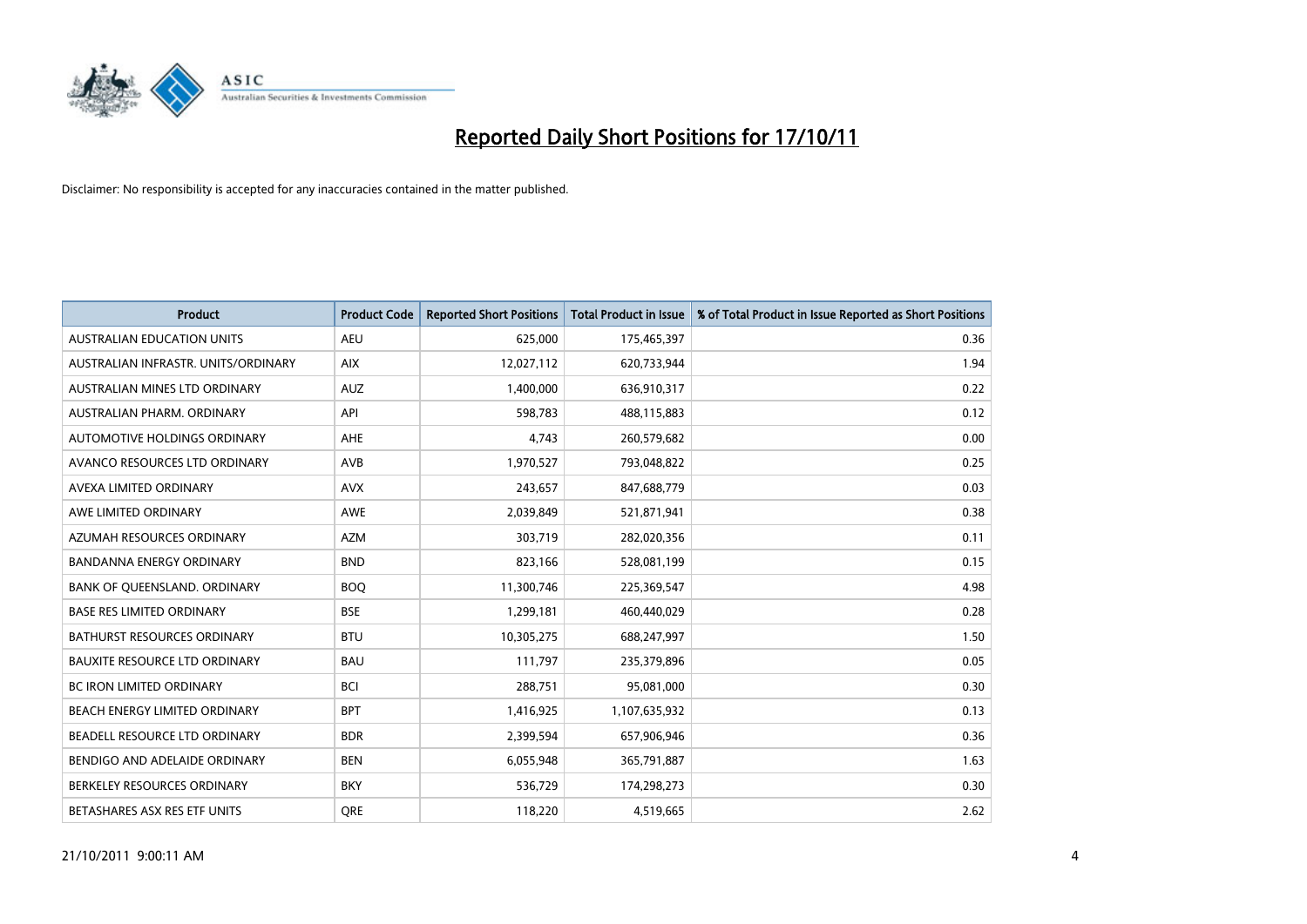

| <b>Product</b>                       | <b>Product Code</b> | <b>Reported Short Positions</b> | <b>Total Product in Issue</b> | % of Total Product in Issue Reported as Short Positions |
|--------------------------------------|---------------------|---------------------------------|-------------------------------|---------------------------------------------------------|
| <b>BHP BILLITON LIMITED ORDINARY</b> | <b>BHP</b>          | 29,745,953                      | 3,211,496,105                 | 0.92                                                    |
| <b>BILLABONG ORDINARY</b>            | <b>BBG</b>          | 23,587,383                      | 255,102,103                   | 9.23                                                    |
| <b>BIOTA HOLDINGS ORDINARY</b>       | <b>BTA</b>          | 1,973,822                       | 181,703,711                   | 1.08                                                    |
| <b>BISALLOY STEEL ORDINARY</b>       | <b>BIS</b>          | 84,480                          | 216,455,965                   | 0.04                                                    |
| BKI INVESTMENT LTD ORDINARY          | BKI                 | 508                             | 425,549,573                   | 0.00                                                    |
| <b>BLACKTHORN RESOURCES ORDINARY</b> | <b>BTR</b>          | 35,848                          | 122,918,000                   | 0.03                                                    |
| <b>BLUESCOPE STEEL LTD ORDINARY</b>  | <b>BSL</b>          | 62,009,376                      | 1,849,170,356                 | 3.33                                                    |
| <b>BOART LONGYEAR ORDINARY</b>       | <b>BLY</b>          | 5,582,535                       | 461,163,412                   | 1.17                                                    |
| <b>BOOM LOGISTICS ORDINARY</b>       | <b>BOL</b>          | 337,999                         | 465,011,147                   | 0.07                                                    |
| <b>BORAL LIMITED, ORDINARY</b>       | <b>BLD</b>          | 41,335,150                      | 744,729,957                   | 5.56                                                    |
| BOTSWANA METALS LTD ORDINARY         | <b>BML</b>          | 7,000                           | 143,717,013                   | 0.00                                                    |
| <b>BOW ENERGY LIMITED ORDINARY</b>   | <b>BOW</b>          | 2,941,198                       | 352,835,646                   | 0.82                                                    |
| BRADKEN LIMITED ORDINARY             | <b>BKN</b>          | 3,066,738                       | 166,577,261                   | 1.82                                                    |
| <b>BRAMBLES LIMITED ORDINARY</b>     | <b>BXB</b>          | 16,142,415                      | 1,480,256,356                 | 1.07                                                    |
| BREVILLE GROUP LTD ORDINARY          | <b>BRG</b>          | 3,150                           | 130,095,322                   | 0.00                                                    |
| BRICKWORKS LIMITED ORDINARY          | <b>BKW</b>          | 110,120                         | 147,567,333                   | 0.07                                                    |
| <b>BROCKMAN RESOURCES ORDINARY</b>   | <b>BRM</b>          | 62,577                          | 144,803,151                   | 0.04                                                    |
| BT INVESTMENT MNGMNT ORDINARY        | <b>BTT</b>          | 1,641,571                       | 267,906,977                   | 0.61                                                    |
| <b>BURU ENERGY ORDINARY</b>          | <b>BRU</b>          | 159,908                         | 213,963,477                   | 0.07                                                    |
| <b>BWP TRUST ORDINARY UNITS</b>      | <b>BWP</b>          | 518.466                         | 520.012.793                   | 0.09                                                    |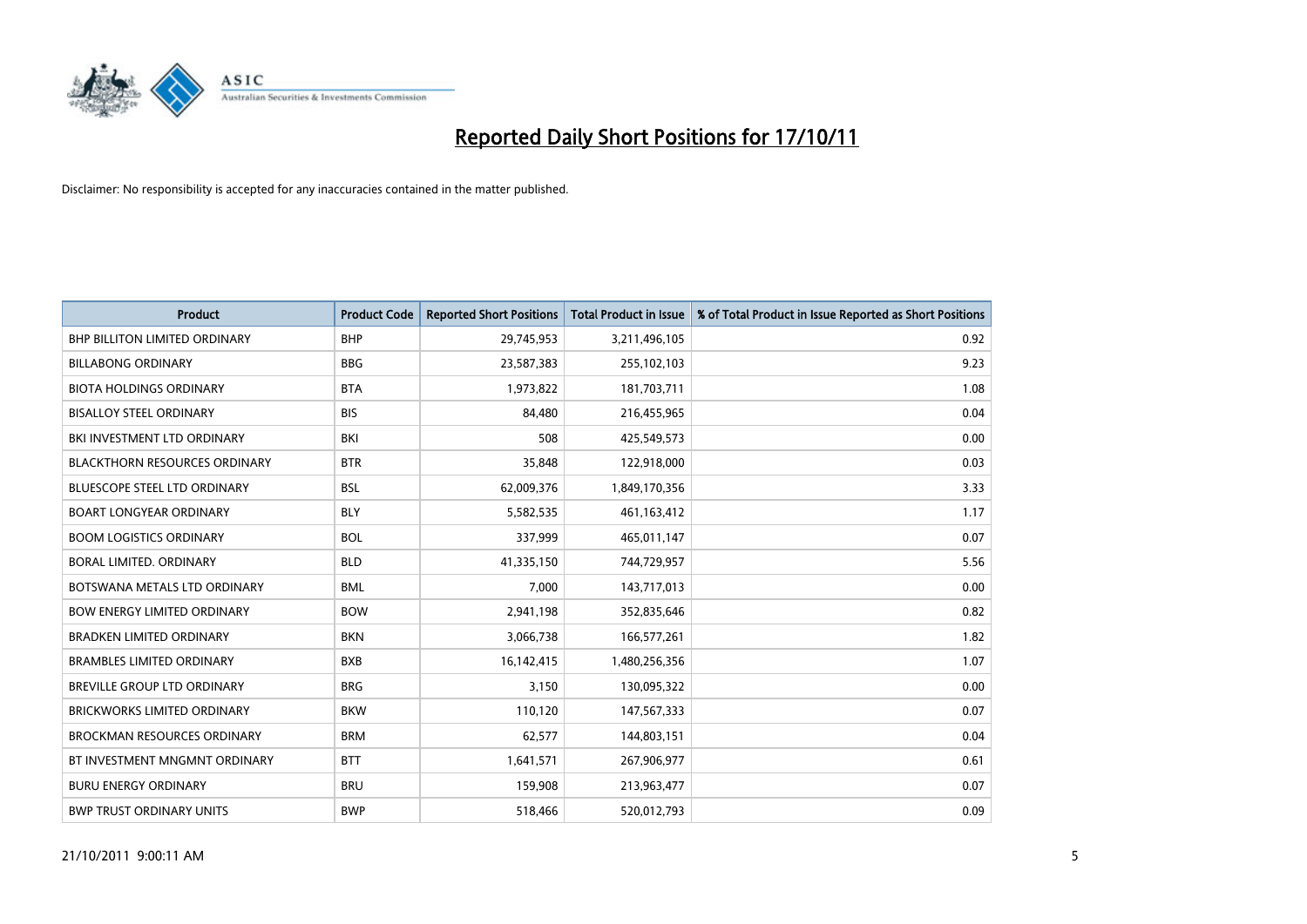

| <b>Product</b>                             | <b>Product Code</b> | <b>Reported Short Positions</b> | <b>Total Product in Issue</b> | % of Total Product in Issue Reported as Short Positions |
|--------------------------------------------|---------------------|---------------------------------|-------------------------------|---------------------------------------------------------|
| CABCHARGE AUSTRALIA ORDINARY               | CAB                 | 731,625                         | 120,437,014                   | 0.60                                                    |
| CALTEX AUSTRALIA ORDINARY                  | <b>CTX</b>          | 6,448,222                       | 270,000,000                   | 2.39                                                    |
| <b>CAMPBELL BROTHERS ORDINARY</b>          | <b>CPB</b>          | 154,769                         | 67,503,411                    | 0.22                                                    |
| CAPE LAMBERT RES LTD ORDINARY              | <b>CFE</b>          | 838,799                         | 652,171,792                   | 0.12                                                    |
| CARABELLA RES LTD ORDINARY                 | <b>CLR</b>          | 21,656                          | 98,778,296                    | 0.02                                                    |
| <b>CARBON ENERGY ORDINARY</b>              | <b>CNX</b>          | 820,061                         | 698,517,858                   | 0.11                                                    |
| <b>CARDNO LIMITED ORDINARY</b>             | CDD                 | 3,176                           | 109,988,824                   | 0.00                                                    |
| CARNARVON PETROLEUM ORDINARY               | <b>CVN</b>          | 1,554,441                       | 690,320,634                   | 0.21                                                    |
| CARNEGIE WAVE ENERGY ORDINARY              | <b>CWE</b>          | 83,000                          | 901,487,627                   | 0.01                                                    |
| <b>CARPATHIAN RESOURCES ORDINARY</b>       | <b>CPN</b>          | 75,000                          | 265,533,501                   | 0.03                                                    |
| CARPENTARIA EXP. LTD ORDINARY              | CAP                 | 9,777                           | 98,991,301                    | 0.01                                                    |
| CARSALES.COM LTD ORDINARY                  | <b>CRZ</b>          | 16,797,993                      | 233,971,831                   | 7.15                                                    |
| <b>CASH CONVERTERS ORDINARY</b>            | CCV                 | 55,296                          | 379,761,025                   | 0.01                                                    |
| <b>CASPIAN OIL &amp; GAS ORDINARY</b>      | <b>CIG</b>          | 50.000                          | 1,331,500,513                 | 0.00                                                    |
| CATALPA RESOURCES ORDINARY                 | CAH                 | 1,189,648                       | 178,942,919                   | 0.66                                                    |
| <b>CELLNET GROUP ORDINARY</b>              | <b>CLT</b>          | 1,342                           | 61,232,953                    | 0.00                                                    |
| CENTRAL PETROLEUM ORDINARY                 | <b>CTP</b>          | 11,455                          | 1,073,304,842                 | 0.00                                                    |
| <b>CENTRO PROPERTIES UNITS/ORD STAPLED</b> | <b>CNP</b>          | 29,264                          | 972,414,514                   | 0.00                                                    |
| CENTRO RETAIL GROUP STAPLED SECURITIES     | <b>CER</b>          | 830,656                         | 2,286,399,424                 | 0.03                                                    |
| <b>CERAMIC FUEL CELLS ORDINARY</b>         | <b>CFU</b>          | 709.938                         | 1,208,017,416                 | 0.06                                                    |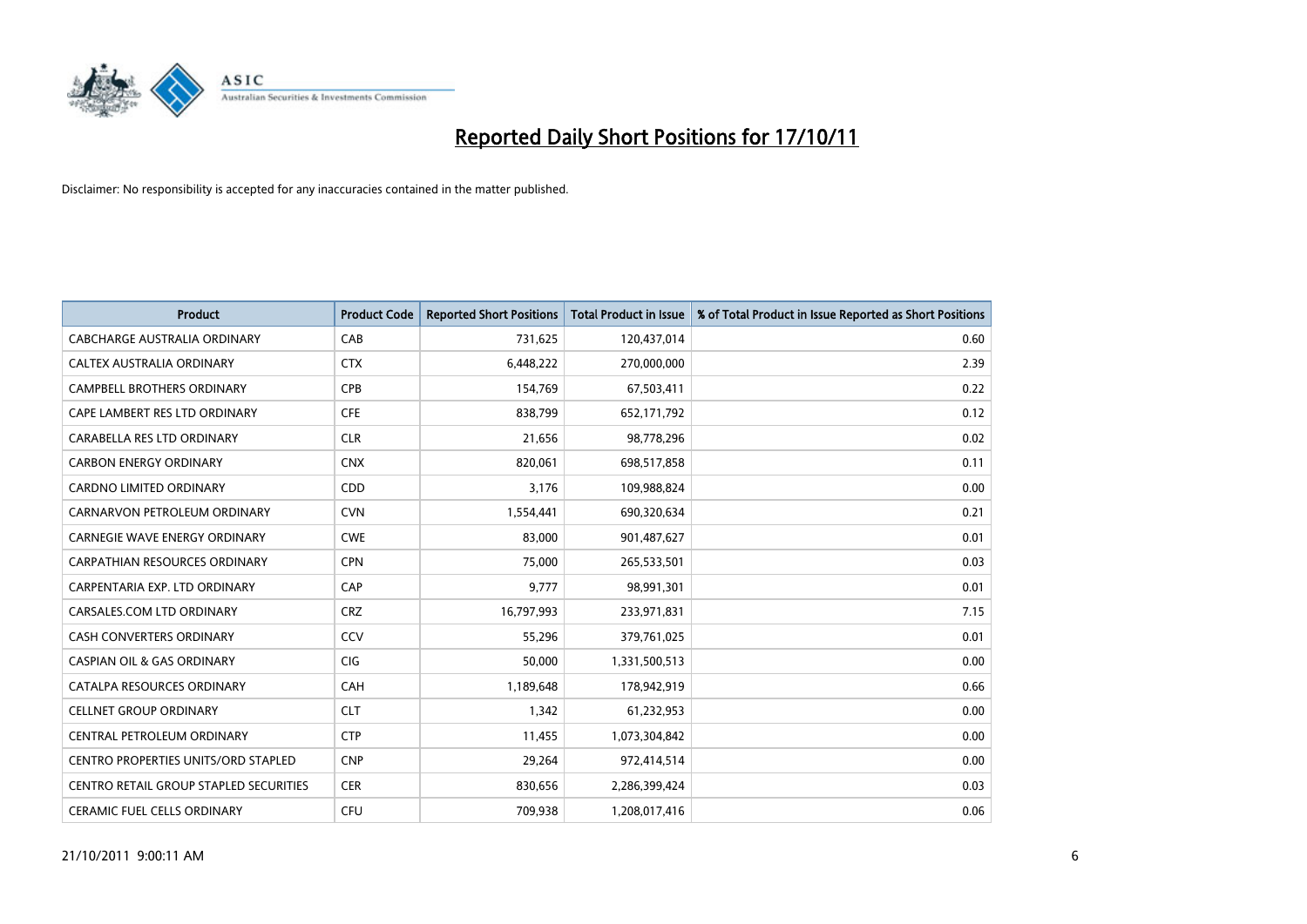

| <b>Product</b>                           | <b>Product Code</b> | <b>Reported Short Positions</b> | <b>Total Product in Issue</b> | % of Total Product in Issue Reported as Short Positions |
|------------------------------------------|---------------------|---------------------------------|-------------------------------|---------------------------------------------------------|
| <b>CFS RETAIL PROPERTY UNITS</b>         | <b>CFX</b>          | 57,579,543                      | 2,839,591,911                 | 2.01                                                    |
| CGA MINING LIMITED ORDINARY              | <b>CGX</b>          | 1,954                           | 333,475,726                   | 0.00                                                    |
| CHALLENGER DIV.PRO. STAPLED UNITS        | <b>CDI</b>          | 127,658                         | 893,936,670                   | 0.01                                                    |
| <b>CHALLENGER INFRAST, STAPLED UNITS</b> | <b>CIF</b>          | 27,101                          | 316,223,785                   | 0.01                                                    |
| <b>CHALLENGER LIMITED ORDINARY</b>       | <b>CGF</b>          | 12,934,058                      | 523,340,221                   | 2.46                                                    |
| <b>CHANDLER MACLEOD LTD ORDINARY</b>     | <b>CMG</b>          | 11,970                          | 466,466,720                   | 0.00                                                    |
| CHARTER HALL GROUP STAPLED US PROHIBIT.  | <b>CHC</b>          | 609,893                         | 308,040,283                   | 0.19                                                    |
| <b>CHARTER HALL OFFICE UNIT</b>          | CQO                 | 2,584,893                       | 493,319,730                   | 0.51                                                    |
| <b>CHARTER HALL RETAIL UNITS</b>         | <b>COR</b>          | 615,416                         | 299,628,571                   | 0.19                                                    |
| CITIGOLD CORP LTD ORDINARY               | <b>CTO</b>          | 2,059,217                       | 1,105,078,301                 | 0.18                                                    |
| <b>CLARIUS GRP LTD ORDINARY</b>          | <b>CND</b>          | 1,780                           | 88,161,315                    | 0.00                                                    |
| CLINUVEL PHARMACEUT. ORDINARY            | <b>CUV</b>          | 4,127                           | 30,394,206                    | 0.01                                                    |
| <b>CLOUGH LIMITED ORDINARY</b>           | <b>CLO</b>          | 122,035                         | 768,901,269                   | 0.01                                                    |
| <b>COAL &amp; ALLIED ORDINARY</b>        | <b>CNA</b>          | 702                             | 86,584,735                    | 0.00                                                    |
| COAL OF AFRICA LTD ORDINARY              | <b>CZA</b>          | 366,157                         | 532,139,661                   | 0.07                                                    |
| <b>COALSPUR MINES LTD ORDINARY</b>       | <b>CPL</b>          | 823,983                         | 579,768,744                   | 0.13                                                    |
| COCA-COLA AMATIL ORDINARY                | <b>CCL</b>          | 5,542,535                       | 759,567,552                   | 0.72                                                    |
| COCHLEAR LIMITED ORDINARY                | <b>COH</b>          | 3,171,390                       | 56,877,410                    | 5.59                                                    |
| <b>COCKATOO COAL ORDINARY</b>            | <b>COK</b>          | 6,012,846                       | 1,016,196,908                 | 0.59                                                    |
| <b>COFFEY INTERNATIONAL ORDINARY</b>     | <b>COF</b>          | 1,576,204                       | 134,066,081                   | 1.17                                                    |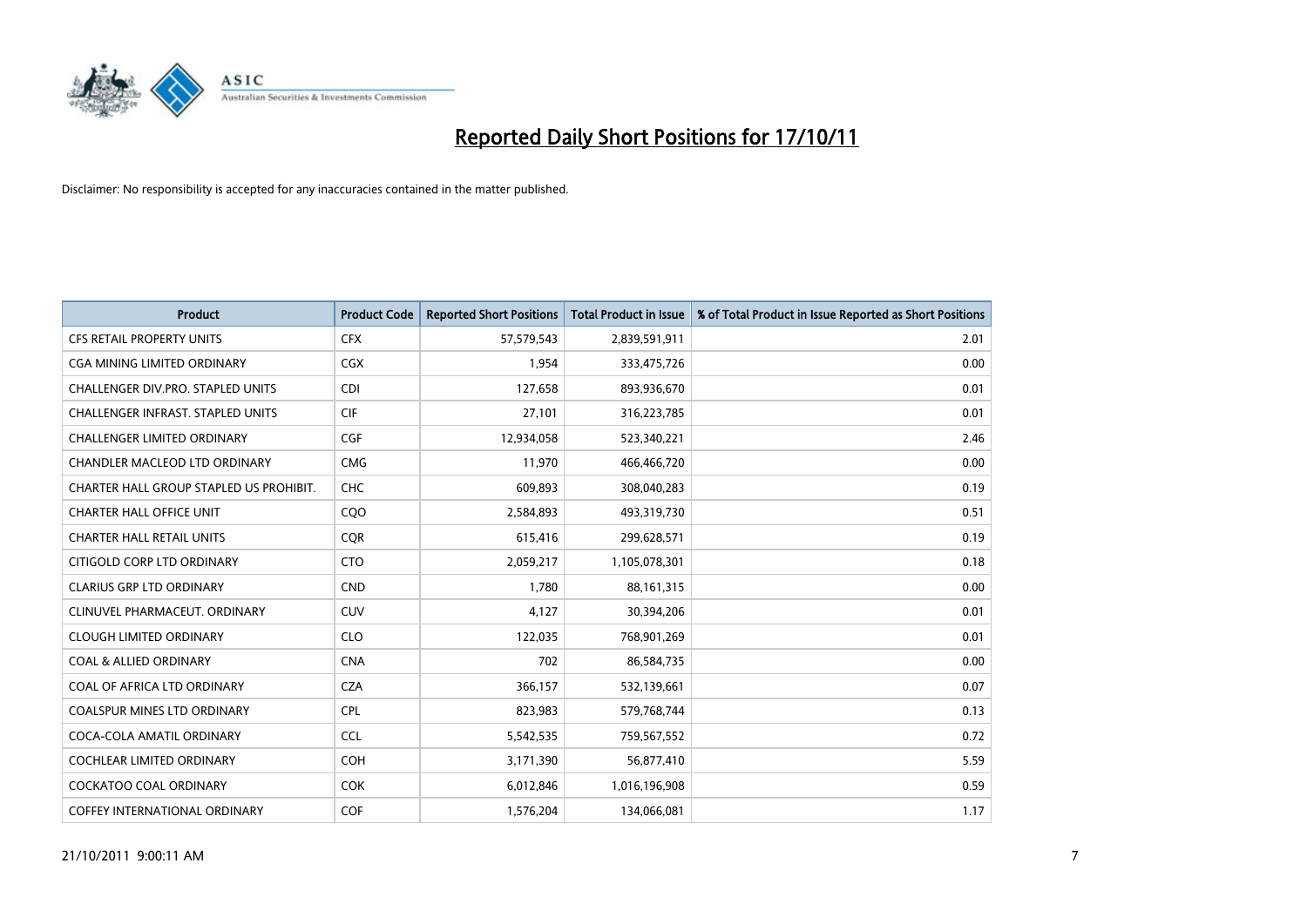

| <b>Product</b>                    | <b>Product Code</b> | <b>Reported Short Positions</b> | <b>Total Product in Issue</b> | % of Total Product in Issue Reported as Short Positions |
|-----------------------------------|---------------------|---------------------------------|-------------------------------|---------------------------------------------------------|
| <b>COKAL LTD ORDINARY</b>         | <b>CKA</b>          | 565,215                         | 131,700,735                   | 0.43                                                    |
| COMMONWEALTH BANK, ORDINARY       | CBA                 | 32,640,529                      | 1,558,713,344                 | 2.06                                                    |
| COMMONWEALTH PROP ORDINARY UNITS  | <b>CPA</b>          | 42,210,181                      | 2,458,123,552                 | 1.72                                                    |
| <b>COMPASS RESOURCES ORDINARY</b> | <b>CMR</b>          | 160,952                         | 147,402,920                   | 0.11                                                    |
| <b>COMPUTERSHARE LTD ORDINARY</b> | <b>CPU</b>          | 3,634,846                       | 555,664,059                   | 0.62                                                    |
| CONNECTEAST GROUP STAPLED         | <b>CEU</b>          | 239,775                         | 3,940,145,951                 | 0.00                                                    |
| CONQUEST MINING ORDINARY          | CQT                 | 148,839                         | 583,241,478                   | 0.02                                                    |
| CONSOLIDATED MEDIA, ORDINARY      | <b>CMI</b>          | 1,743,897                       | 561,834,996                   | 0.31                                                    |
| CONTANGO MICROCAP ORDINARY        | <b>CTN</b>          | 7,500                           | 147,467,406                   | 0.01                                                    |
| CONTINENTAL COAL LTD ORDINARY     | <b>CCC</b>          | 69,426                          | 372,662,917                   | 0.02                                                    |
| COOPER ENERGY LTD ORDINARY        | <b>COE</b>          | 89,539                          | 292,576,001                   | 0.03                                                    |
| <b>COPPER STRIKE LTD ORDINARY</b> | <b>CSE</b>          | 714                             | 129,455,571                   | 0.00                                                    |
| <b>CORDLIFE LIMITED ORDINARY</b>  | CBB                 |                                 | 150,887,354                   | 0.00                                                    |
| <b>COUNT FINANCIAL ORDINARY</b>   | COU                 | 427,808                         | 262,282,684                   | 0.16                                                    |
| <b>CREDIT CORP GROUP ORDINARY</b> | <b>CCP</b>          | 9,121                           | 45,571,114                    | 0.02                                                    |
| CROMWELL PROP STAPLED SECURITIES  | <b>CMW</b>          | 82,570                          | 966,845,859                   | 0.01                                                    |
| <b>CROWN LIMITED ORDINARY</b>     | <b>CWN</b>          | 1,609,924                       | 728,394,185                   | 0.20                                                    |
| <b>CSG LIMITED ORDINARY</b>       | CSV                 | 760,478                         | 282,567,499                   | 0.28                                                    |
| <b>CSL LIMITED ORDINARY</b>       | <b>CSL</b>          | 5,681,761                       | 524,996,929                   | 1.03                                                    |
| <b>CSR LIMITED ORDINARY</b>       | <b>CSR</b>          | 24,166,190                      | 506,000,315                   | 4.76                                                    |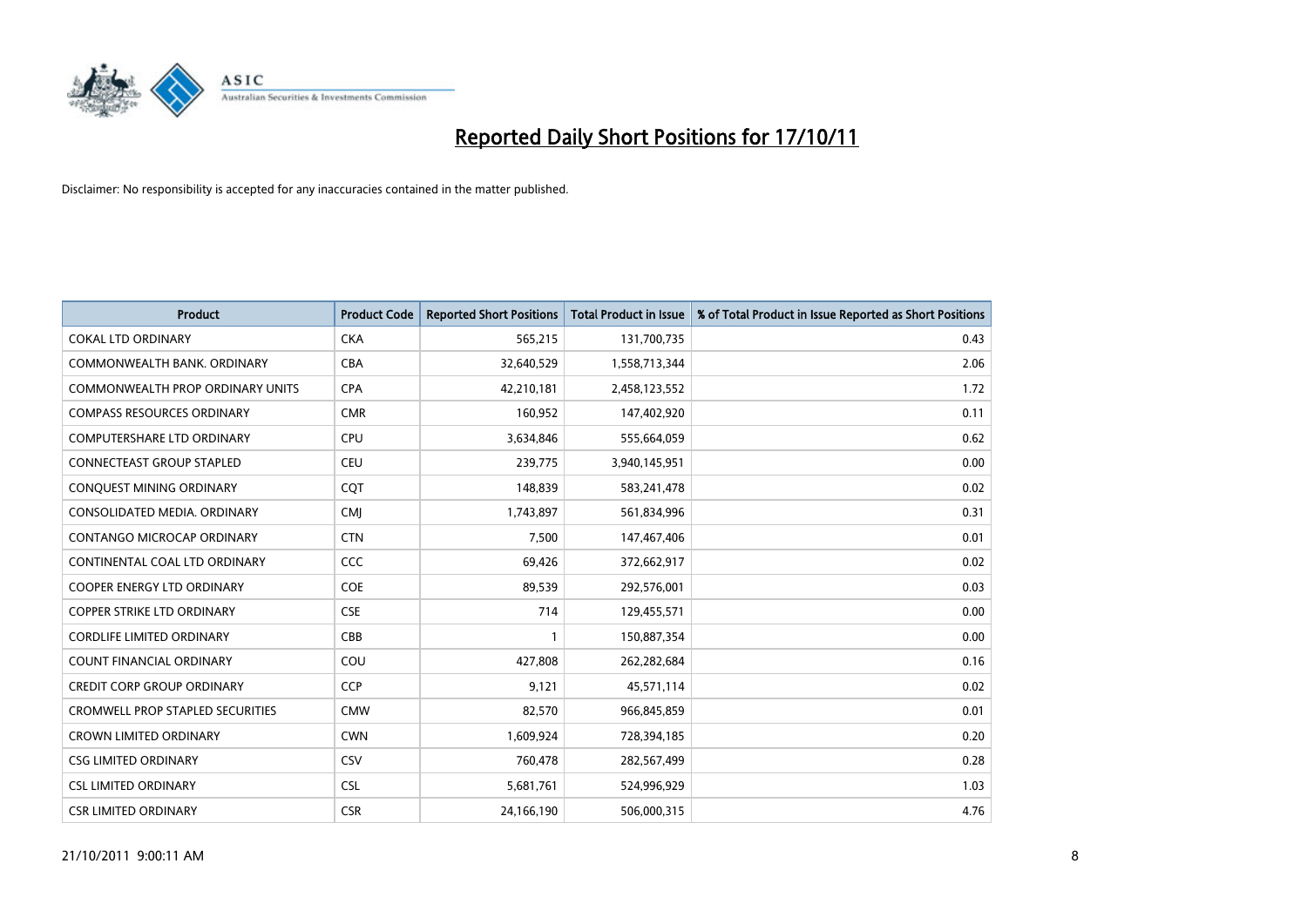

| <b>Product</b>                     | <b>Product Code</b> | <b>Reported Short Positions</b> | <b>Total Product in Issue</b> | % of Total Product in Issue Reported as Short Positions |
|------------------------------------|---------------------|---------------------------------|-------------------------------|---------------------------------------------------------|
| <b>CUDECO LIMITED ORDINARY</b>     | CDU                 | 1,694,229                       | 138,649,865                   | 1.22                                                    |
| <b>CUSTOMERS LIMITED ORDINARY</b>  | <b>CUS</b>          | 72,171                          | 134,869,357                   | 0.05                                                    |
| DART ENERGY LTD ORDINARY           | <b>DTE</b>          | 6,834,007                       | 720,875,002                   | 0.94                                                    |
| DAVID JONES LIMITED ORDINARY       | <b>DJS</b>          | 53,836,158                      | 520,751,395                   | 10.35                                                   |
| DECMIL GROUP LIMITED ORDINARY      | <b>DCG</b>          | 69,288                          | 124,269,568                   | 0.04                                                    |
| DEEP YELLOW LIMITED ORDINARY       | <b>DYL</b>          | 15,876                          | 1,128,506,403                 | 0.00                                                    |
| DEVINE LIMITED ORDINARY            | <b>DVN</b>          | 1,000                           | 634,918,223                   | 0.00                                                    |
| DEXUS PROPERTY GROUP STAPLED UNITS | <b>DXS</b>          | 15,001,514                      | 4,839,024,176                 | 0.28                                                    |
| DISCOVERY METALS LTD ORDINARY      | <b>DML</b>          | 8,976,251                       | 439,128,231                   | 2.05                                                    |
| DOMINO PIZZA ENTERPR ORDINARY      | <b>DMP</b>          | 251,184                         | 69,024,674                    | 0.37                                                    |
| DOWNER EDI LIMITED ORDINARY        | <b>DOW</b>          | 5,944,055                       | 429,100,296                   | 1.36                                                    |
| DUET GROUP STAPLED US PROHIBIT.    | <b>DUE</b>          | 7,060,732                       | 1,091,628,341                 | 0.64                                                    |
| DULUXGROUP LIMITED ORDINARY        | <b>DLX</b>          | 9,845,427                       | 367,456,259                   | 2.69                                                    |
| <b>EASTERN STAR GAS ORDINARY</b>   | ESG                 | 22,159,327                      | 992,847,041                   | 2.22                                                    |
| ECHO ENTERTAINMENT ORDINARY        | EGP                 | 5,337,284                       | 688,019,737                   | 0.78                                                    |
| ELDERS LIMITED ORDINARY            | <b>ELD</b>          | 16,378,867                      | 448,598,480                   | 3.64                                                    |
| ELDORADO GOLD CORP CDI 1:1         | EAU                 | 15,446                          | 9,736,395                     | 0.16                                                    |
| ELEMENTAL MINERALS ORDINARY        | <b>ELM</b>          | 72,622                          | 222,710,867                   | 0.03                                                    |
| ELEMENTOS LIMITED ORDINARY         | <b>ELT</b>          | 16                              | 77,068,979                    | 0.00                                                    |
| ELIXIR PETROLEUM LTD ORDINARY      | <b>EXR</b>          | 324,400                         | 217,288,472                   | 0.15                                                    |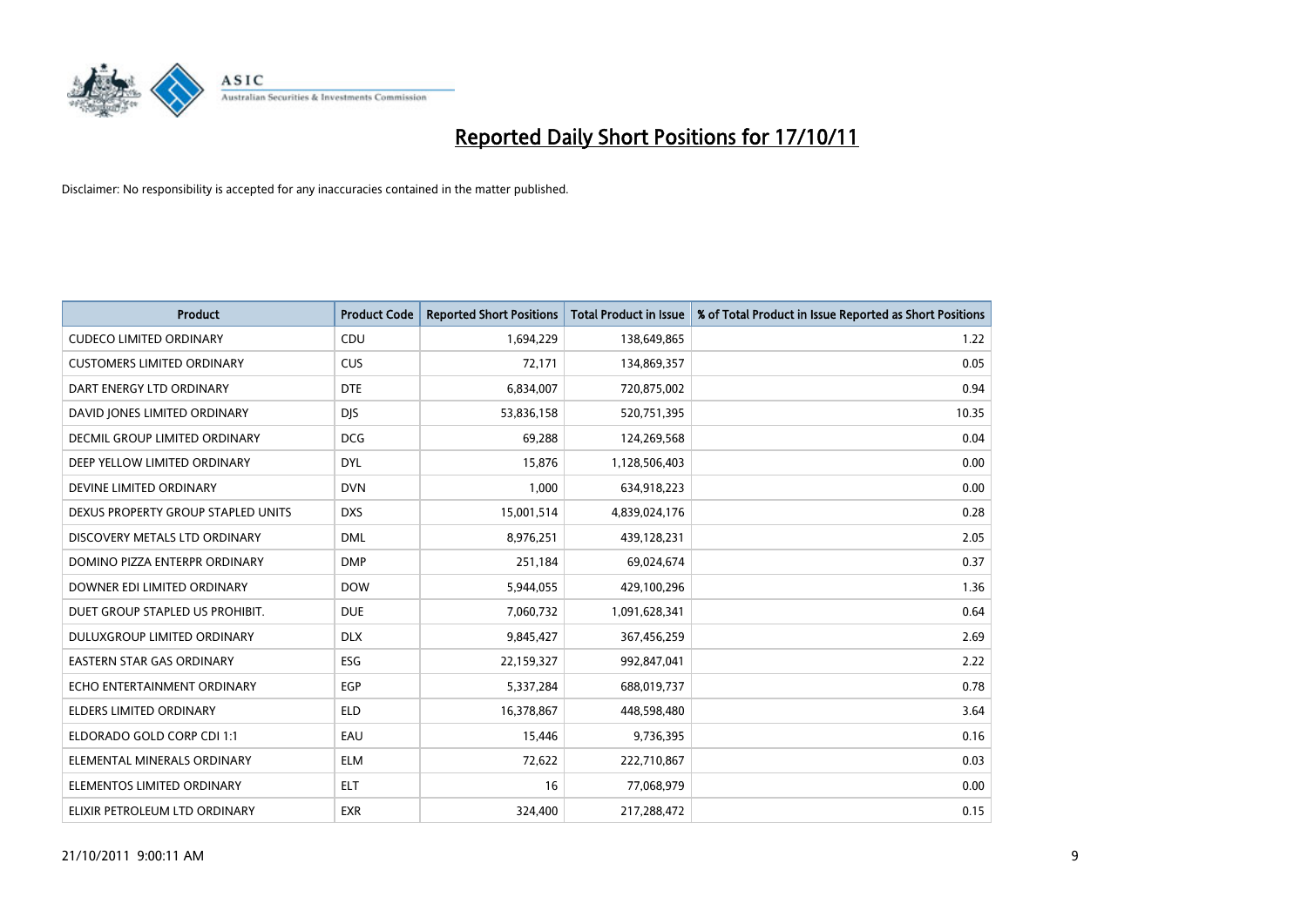

| <b>Product</b>                        | <b>Product Code</b> | <b>Reported Short Positions</b> | <b>Total Product in Issue</b> | % of Total Product in Issue Reported as Short Positions |
|---------------------------------------|---------------------|---------------------------------|-------------------------------|---------------------------------------------------------|
| <b>EMECO HOLDINGS ORDINARY</b>        | <b>EHL</b>          | 2,529,382                       | 631,237,586                   | 0.39                                                    |
| ENERGY RESOURCES ORDINARY 'A'         | <b>ERA</b>          | 6,895,843                       | 190,737,934                   | 3.63                                                    |
| ENERGY WORLD CORPOR, ORDINARY         | <b>EWC</b>          | 20,807,452                      | 1,734,166,672                 | 1.19                                                    |
| ENTEK ENERGY LTD ORDINARY             | <b>ETE</b>          | 489,903                         | 510,657,387                   | 0.10                                                    |
| <b>ENTELLECT LIMITED ORDINARY</b>     | <b>ESN</b>          | 464,050                         | 985,337,932                   | 0.05                                                    |
| <b>ENVESTRA LIMITED ORDINARY</b>      | <b>ENV</b>          | 3,767,556                       | 1,468,560,201                 | 0.25                                                    |
| EXTRACT RESOURCES ORDINARY            | <b>EXT</b>          | 422,651                         | 251,159,163                   | 0.15                                                    |
| FAIRFAX MEDIA LTD ORDINARY            | <b>FXI</b>          | 340, 337, 765                   | 2,351,955,725                 | 14.46                                                   |
| <b>FAR LTD ORDINARY</b>               | <b>FAR</b>          | 21,000,000                      | 1,245,401,164                 | 1.69                                                    |
| <b>FERRAUS LIMITED ORDINARY</b>       | <b>FRS</b>          | 370                             | 408,884,504                   | 0.00                                                    |
| FISHER & PAYKEL APP. ORDINARY         | <b>FPA</b>          | 18,298                          | 724,235,162                   | 0.00                                                    |
| FKP PROPERTY GROUP STAPLED SECURITIES | <b>FKP</b>          | 25,183,348                      | 1,197,968,723                 | 2.10                                                    |
| FLEETWOOD CORP ORDINARY               | <b>FWD</b>          | 624,348                         | 58,696,301                    | 1.06                                                    |
| FLETCHER BUILDING ORDINARY            | <b>FBU</b>          | 8,852,555                       | 678,573,570                   | 1.27                                                    |
| <b>FLEXIGROUP LIMITED ORDINARY</b>    | <b>FXL</b>          | 64,477                          | 277,862,586                   | 0.02                                                    |
| FLIGHT CENTRE ORDINARY                | <b>FLT</b>          | 5,013,960                       | 99,982,877                    | 5.01                                                    |
| FLINDERS MINES LTD ORDINARY           | <b>FMS</b>          | 21,499,084                      | 1,821,300,404                 | 1.17                                                    |
| FOCUS MINERALS LTD ORDINARY           | <b>FML</b>          | 8,275,948                       | 4,320,773,701                 | 0.18                                                    |
| <b>FORGE GROUP LIMITED ORDINARY</b>   | FGE                 | 106,217                         | 83,429,014                    | 0.12                                                    |
| FORTE ENERGY NL ORDINARY              | <b>FTE</b>          | 2,658,986                       | 695,589,311                   | 0.38                                                    |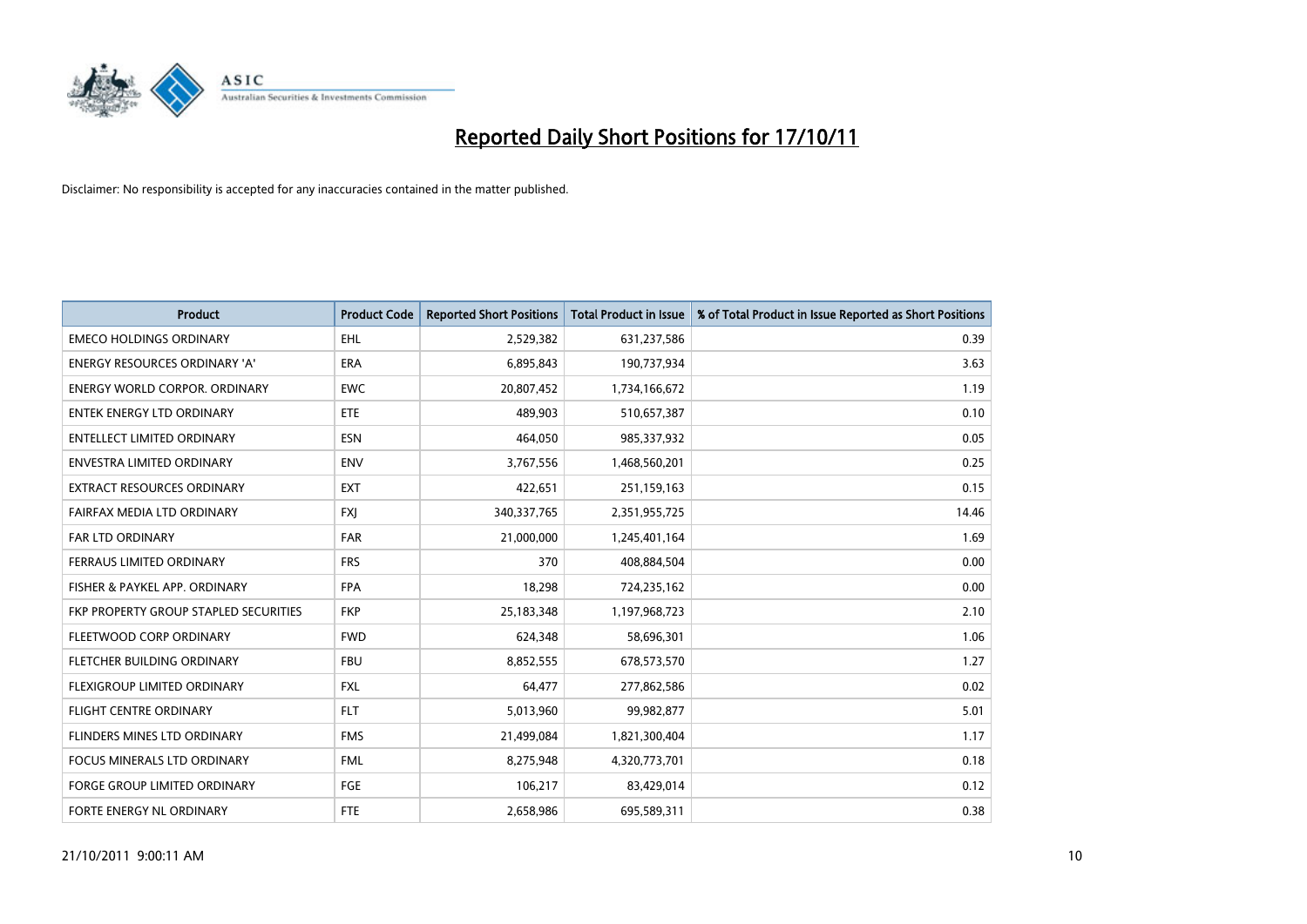

| <b>Product</b>                            | <b>Product Code</b> | <b>Reported Short Positions</b> | <b>Total Product in Issue</b> | % of Total Product in Issue Reported as Short Positions |
|-------------------------------------------|---------------------|---------------------------------|-------------------------------|---------------------------------------------------------|
| <b>FORTESCUE METALS GRP ORDINARY</b>      | <b>FMG</b>          | 60,491,723                      | 3,113,798,659                 | 1.89                                                    |
| <b>FOSTER'S GROUP ORDINARY</b>            | <b>FGL</b>          | 9,778,120                       | 1,941,514,539                 | 0.47                                                    |
| FTD CORPORATION ORDINARY                  | <b>FTD</b>          | 8,088                           | 36,474,593                    | 0.02                                                    |
| FUNTASTIC LIMITED ORDINARY                | <b>FUN</b>          | 322,528                         | 340,997,682                   | 0.09                                                    |
| <b>G.U.D. HOLDINGS ORDINARY</b>           | GUD                 | 455,273                         | 70,107,387                    | 0.63                                                    |
| <b>GALAXY RESOURCES ORDINARY</b>          | <b>GXY</b>          | 2,620,933                       | 323,327,000                   | 0.80                                                    |
| <b>GEODYNAMICS LIMITED ORDINARY</b>       | GDY                 | 86,812                          | 337,084,174                   | 0.03                                                    |
| <b>GINDALBIE METALS LTD ORDINARY</b>      | <b>GBG</b>          | 24,569,087                      | 1,135,565,349                 | 2.16                                                    |
| <b>GLOBAL MINING ORDINARY</b>             | <b>GMI</b>          | 8,951                           | 184,894,556                   | 0.00                                                    |
| <b>GLOUCESTER COAL ORDINARY</b>           | GCL                 | 1,532,076                       | 202,905,967                   | 0.74                                                    |
| <b>GME RESOURCES LTD ORDINARY</b>         | <b>GME</b>          | 800                             | 322,635,902                   | 0.00                                                    |
| <b>GOLD ONE INT LTD ORDINARY</b>          | GDO                 | 970,976                         | 809,004,592                   | 0.12                                                    |
| <b>GOLD ROAD RES LTD ORDINARY</b>         | GOR                 | 604,756                         | 364,650,665                   | 0.16                                                    |
| <b>GOLDEN WEST RESOURCE ORDINARY</b>      | <b>GWR</b>          | 1,617                           | 192,082,567                   | 0.00                                                    |
| <b>GOODMAN FIELDER, ORDINARY</b>          | GFF                 | 77,348,820                      | 1,793,843,797                 | 4.31                                                    |
| <b>GOODMAN GROUP STAPLED US PROHIBIT.</b> | <b>GMG</b>          | 36,798,391                      | 7,394,907,651                 | 0.47                                                    |
| <b>GPT GROUP STAPLED SEC.</b>             | <b>GPT</b>          | 18,731,146                      | 1,836,242,729                 | 1.02                                                    |
| <b>GRAINCORP LIMITED A CLASS ORDINARY</b> | <b>GNC</b>          | 700,705                         | 198,318,900                   | 0.34                                                    |
| <b>GRANGE RESOURCES. ORDINARY</b>         | <b>GRR</b>          | 109,394                         | 1,153,937,134                 | 0.00                                                    |
| <b>GREENCAP LIMITED ORDINARY</b>          | GCG                 |                                 | 262,515,385                   | 0.00                                                    |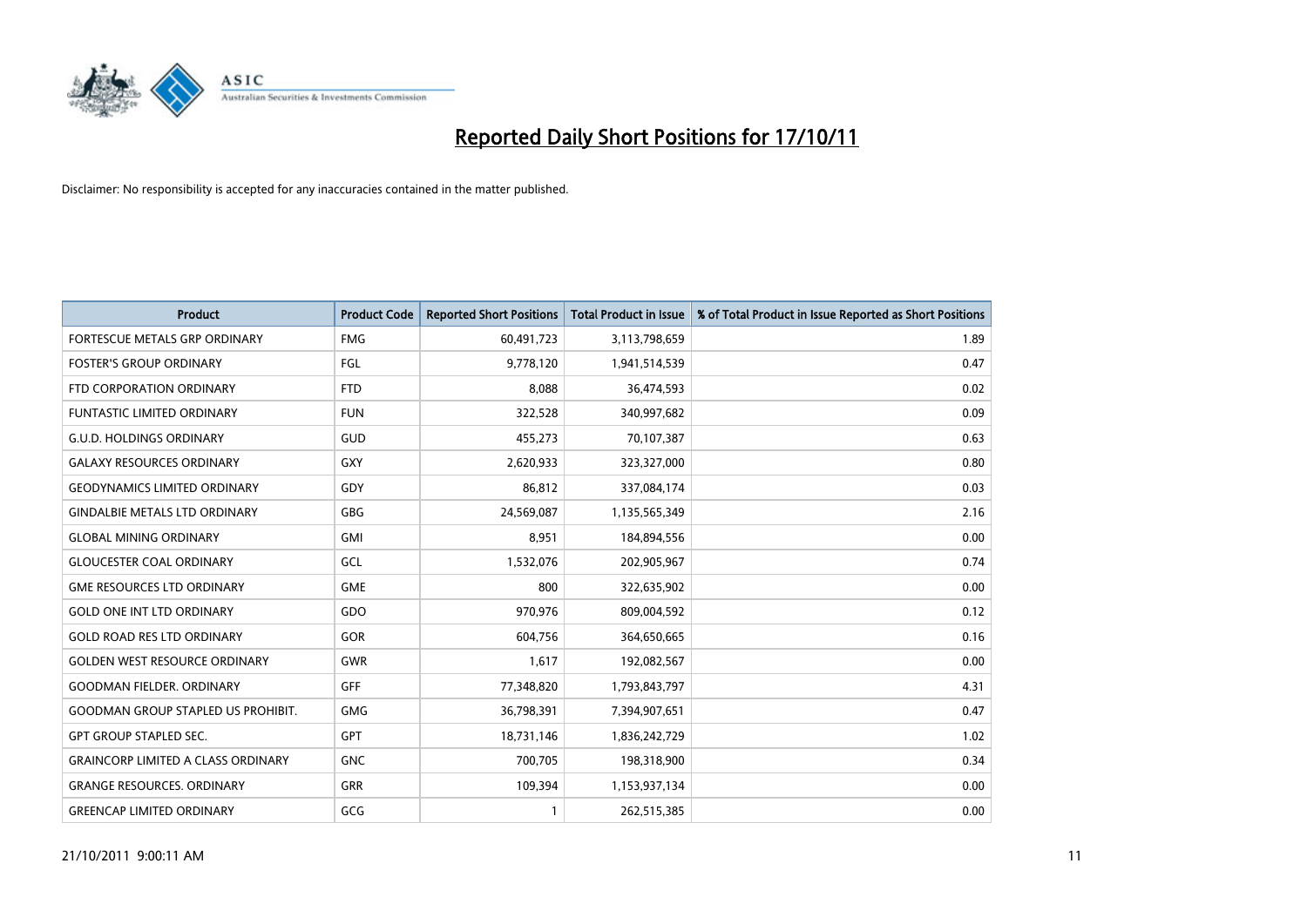

| <b>Product</b>                        | <b>Product Code</b> | <b>Reported Short Positions</b> | <b>Total Product in Issue</b> | % of Total Product in Issue Reported as Short Positions |
|---------------------------------------|---------------------|---------------------------------|-------------------------------|---------------------------------------------------------|
| <b>GREENLAND MIN EN LTD ORDINARY</b>  | GGG                 | 2,947,204                       | 410,407,582                   | 0.70                                                    |
| <b>GRYPHON MINERALS LTD ORDINARY</b>  | GRY                 | 1,820,713                       | 300,122,058                   | 0.60                                                    |
| <b>GUILDFORD COAL LTD ORDINARY</b>    | <b>GUF</b>          | 2,242,280                       | 219,654,168                   | 1.03                                                    |
| <b>GUINNESS PEAT GROUP. CDI 1:1</b>   | <b>GPG</b>          | 54                              | 266,628,162                   | 0.00                                                    |
| <b>GUNNS LIMITED ORDINARY</b>         | <b>GNS</b>          | 54,804,486                      | 848,401,559                   | 6.42                                                    |
| <b>GWA GROUP LTD ORDINARY</b>         | <b>GWA</b>          | 10,982,821                      | 301,525,014                   | 3.66                                                    |
| HARVEY NORMAN ORDINARY                | <b>HVN</b>          | 61,092,907                      | 1,062,316,784                 | 5.75                                                    |
| HASTIE GROUP LIMITED ORDINARY         | <b>HST</b>          | 3,216,536                       | 1,369,040,011                 | 0.22                                                    |
| HASTINGS DIVERSIFIED STAPLED SECURITY | <b>HDF</b>          | 3,693,577                       | 530,001,072                   | 0.71                                                    |
| <b>HEARTWARE INT INC CDI 35:1</b>     | <b>HIN</b>          | 272,008                         | 48,598,550                    | 0.56                                                    |
| <b>HENDERSON GROUP CDI 1:1</b>        | <b>HGG</b>          | 10,090,819                      | 642,886,460                   | 1.58                                                    |
| HFA HOLDINGS LIMITED ORDINARY         | <b>HFA</b>          | 8,273                           | 117,332,831                   | 0.00                                                    |
| <b>HIGHLANDS PACIFIC ORDINARY</b>     | <b>HIG</b>          | 2,496,955                       | 686,082,148                   | 0.36                                                    |
| HILLGROVE RES LTD ORDINARY            | <b>HGO</b>          | 1,562,304                       | 793,698,575                   | 0.20                                                    |
| <b>HILLS HOLDINGS LTD ORDINARY</b>    | <b>HIL</b>          | 4,251,403                       | 247,928,145                   | 1.70                                                    |
| HORIZON OIL LIMITED ORDINARY          | <b>HZN</b>          | 15,689,825                      | 1,130,811,515                 | 1.39                                                    |
| HUNNU COAL LIMITED ORDINARY           | <b>HUN</b>          | 22,773                          | 218,565,002                   | 0.01                                                    |
| <b>IINET LIMITED ORDINARY</b>         | <b>IIN</b>          | 1,180,595                       | 152,169,119                   | 0.77                                                    |
| <b>ILUKA RESOURCES ORDINARY</b>       | <b>ILU</b>          | 6,143,576                       | 418,700,517                   | 1.44                                                    |
| <b>IMDEX LIMITED ORDINARY</b>         | <b>IMD</b>          | 788,209                         | 204,447,435                   | 0.37                                                    |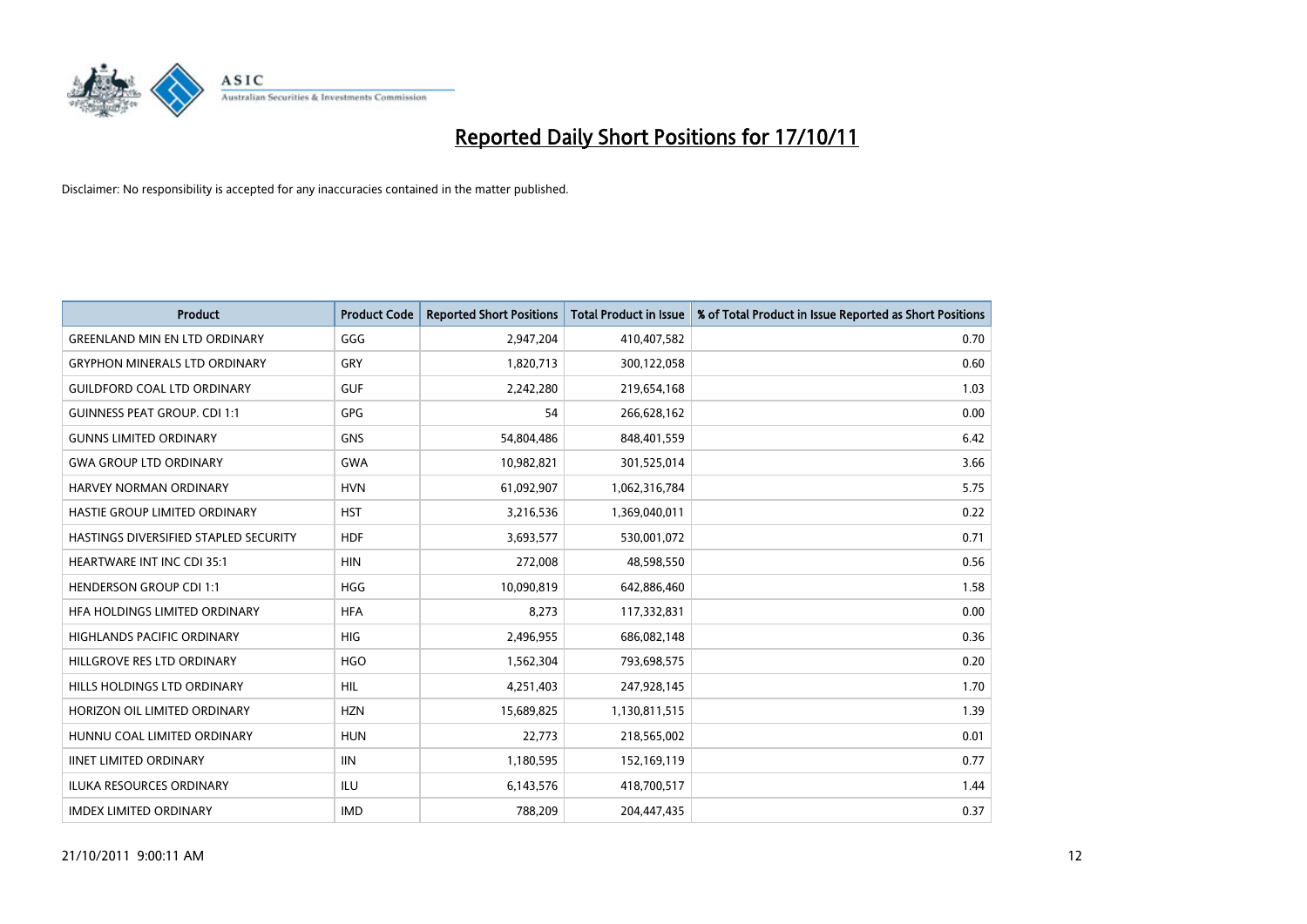

| <b>Product</b>                                | <b>Product Code</b> | <b>Reported Short Positions</b> | <b>Total Product in Issue</b> | % of Total Product in Issue Reported as Short Positions |
|-----------------------------------------------|---------------------|---------------------------------|-------------------------------|---------------------------------------------------------|
| IMF (AUSTRALIA) LTD ORDINARY                  | <b>IMF</b>          | 348,157                         | 123,828,193                   | 0.27                                                    |
| IMX RESOURCES LTD ORDINARY                    | <b>IXR</b>          | 20,000                          | 262,612,803                   | 0.01                                                    |
| <b>INCITEC PIVOT ORDINARY</b>                 | IPL                 | 376,156                         | 1,628,730,107                 | 0.00                                                    |
| INDEPENDENCE GROUP ORDINARY                   | IGO                 | 4,506,157                       | 202,907,135                   | 2.22                                                    |
| <b>INDOPHIL RESOURCES ORDINARY</b>            | <b>IRN</b>          | 1,444,008                       | 995,437,860                   | 0.15                                                    |
| <b>INDUSTREA LIMITED ORDINARY</b>             | <b>IDL</b>          | 1,008,515                       | 364,733,566                   | 0.26                                                    |
| <b>INFIGEN ENERGY STAPLED SECURITIES</b>      | <b>IFN</b>          | 6,211,950                       | 762,265,972                   | 0.82                                                    |
| ING RE COM GROUP STAPLED SECURITIES           | <b>ILF</b>          | 3,583                           | 441,029,194                   | 0.00                                                    |
| INSURANCE AUSTRALIA ORDINARY                  | IAG                 | 9,862,391                       | 2,079,034,021                 | 0.47                                                    |
| INTEGRA MINING LTD, ORDINARY                  | <b>IGR</b>          | 5,217,183                       | 843,743,881                   | 0.60                                                    |
| <b>INTREPID MINES ORDINARY</b>                | <b>IAU</b>          | 2,039,755                       | 522,374,199                   | 0.40                                                    |
| <b>INVESTA OFFICE FUND STAPLED SECURITIES</b> | <b>IOF</b>          | 12,863,056                      | 2,657,463,999                 | 0.47                                                    |
| INVOCARE LIMITED ORDINARY                     | <b>IVC</b>          | 1,109,678                       | 110,030,298                   | 1.01                                                    |
| <b>ION LIMITED ORDINARY</b>                   | <b>ION</b>          | 164,453                         | 256,365,105                   | 0.06                                                    |
| <b>IOOF HOLDINGS LTD ORDINARY</b>             | IFL.                | 983,301                         | 229,794,395                   | 0.42                                                    |
| IRESS MARKET TECH. ORDINARY                   | <b>IRE</b>          | 802,881                         | 127,036,010                   | 0.63                                                    |
| <b>IRON ORE HOLDINGS ORDINARY</b>             | <b>IOH</b>          | 24,908                          | 166,087,005                   | 0.01                                                    |
| ISHARES MSCI AUS 200 ISHARES MSCI AUS 200     | <b>IOZ</b>          | 74,980                          | 2,326,394                     | 3.22                                                    |
| ISHARES MSCI EM MKTS CDI 1:1                  | <b>IEM</b>          | 25,899                          | 425,700,000                   | 0.01                                                    |
| ISHARES S&P HIGH DIV ISHARES S&P HIGH DIV     | <b>IHD</b>          | 91,261                          | 2,201,253                     | 4.15                                                    |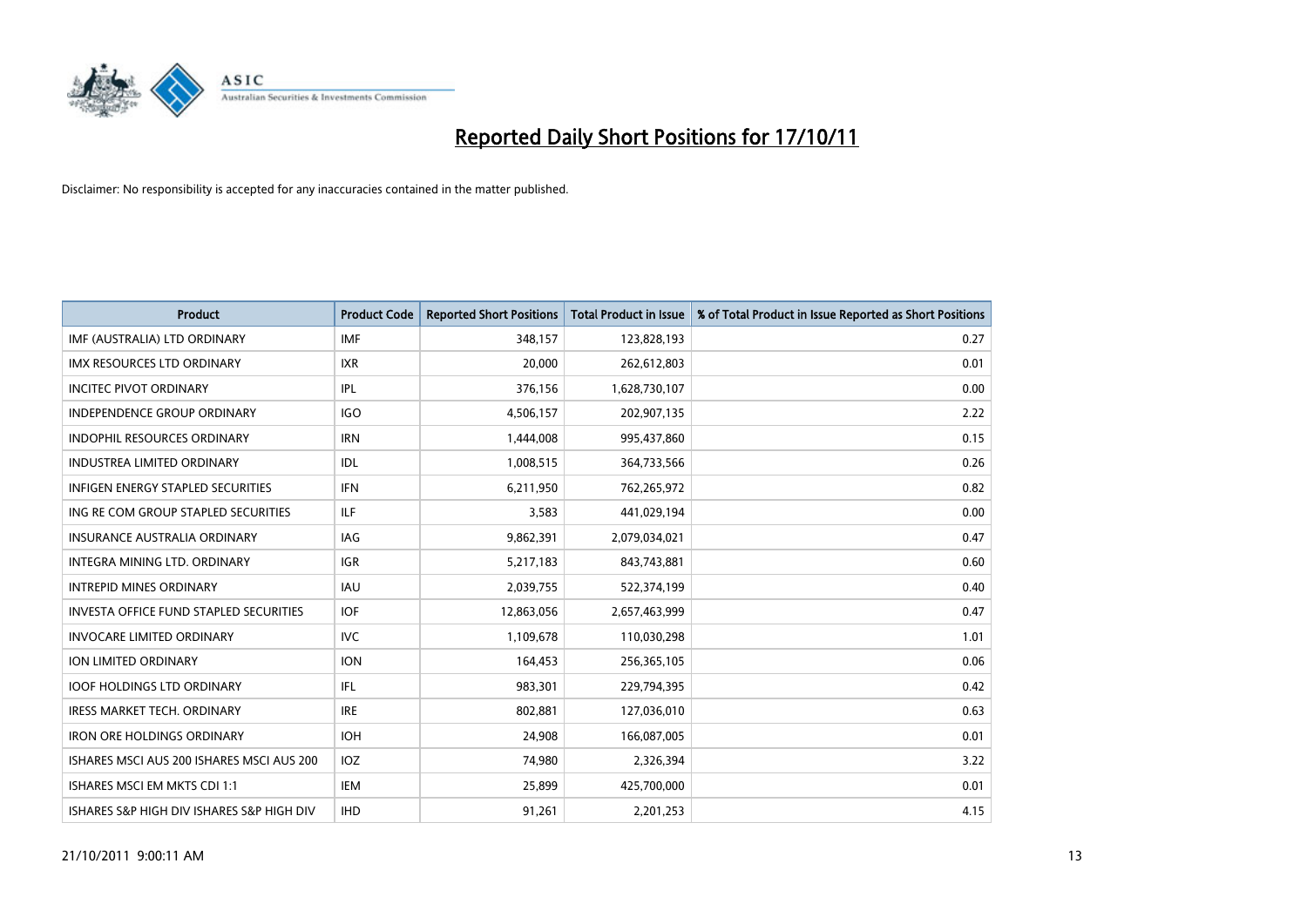

| <b>Product</b>                           | <b>Product Code</b> | <b>Reported Short Positions</b> | <b>Total Product in Issue</b> | % of Total Product in Issue Reported as Short Positions |
|------------------------------------------|---------------------|---------------------------------|-------------------------------|---------------------------------------------------------|
| ISHARES SMALL ORDS ISHARES SMALL ORDS    | <b>ISO</b>          | 735,336                         | 5,401,916                     | 13.61                                                   |
| <b>IVANHOE AUSTRALIA ORDINARY</b>        | <b>IVA</b>          | 664,279                         | 484,165,340                   | 0.13                                                    |
| JAMES HARDIE INDUST CHESS DEPOSITARY INT | <b>IHX</b>          | 24,890,736                      | 435,640,582                   | 5.70                                                    |
| <b>JAMESON RESOURCES ORDINARY</b>        | <b>JAL</b>          | 1,600,000                       | 95,828,865                    | 1.67                                                    |
| <b>JB HI-FI LIMITED ORDINARY</b>         | <b>IBH</b>          | 19,751,066                      | 98,756,791                    | 20.02                                                   |
| <b>JUPITER MINES ORDINARY</b>            | <b>IMS</b>          | 4,437                           | 1,561,235,037                 | 0.00                                                    |
| KAGARA LTD ORDINARY                      | <b>KZL</b>          | 12,249,897                      | 718,068,836                   | 1.69                                                    |
| KAROON GAS AUSTRALIA ORDINARY            | <b>KAR</b>          | 4,278,509                       | 221,420,769                   | 1.92                                                    |
| KATHMANDU HOLD LTD ORDINARY              | <b>KMD</b>          | 2,050,550                       | 200,000,000                   | 1.02                                                    |
| <b>KEYBRIDGE CAPITAL ORDINARY</b>        | <b>KBC</b>          | 5,999                           | 172,070,564                   | 0.00                                                    |
| KIMBERLEY METALS LTD ORDINARY            | <b>KBL</b>          | 1,820                           | 164,752,978                   | 0.00                                                    |
| KINGSGATE CONSOLID, ORDINARY             | <b>KCN</b>          | 2,034,884                       | 139,039,834                   | 1.45                                                    |
| KINGSROSE MINING LTD ORDINARY            | <b>KRM</b>          | 40,877                          | 267, 223, 726                 | 0.01                                                    |
| LEIGHTON HOLDINGS ORDINARY               | LEI                 | 9,918,403                       | 336,515,596                   | 2.93                                                    |
| LEND LEASE GROUP UNIT/ORD STAPLED        | <b>LLC</b>          | 2,963,597                       | 571,804,090                   | 0.52                                                    |
| LINC ENERGY LTD ORDINARY                 | <b>LNC</b>          | 6,735,261                       | 503,418,900                   | 1.33                                                    |
| LIQUEFIED NATURAL ORDINARY               | <b>LNG</b>          | 370,140                         | 267,699,015                   | 0.14                                                    |
| LYNAS CORPORATION ORDINARY               | <b>LYC</b>          | 79,916,915                      | 1,713,846,913                 | 4.66                                                    |
| <b>M2 TELECOMMUNICATION ORDINARY</b>     | <b>MTU</b>          | 204,231                         | 123,810,285                   | 0.14                                                    |
| MACARTHUR COAL ORDINARY                  | <b>MCC</b>          | 686,598                         | 302,092,343                   | 0.22                                                    |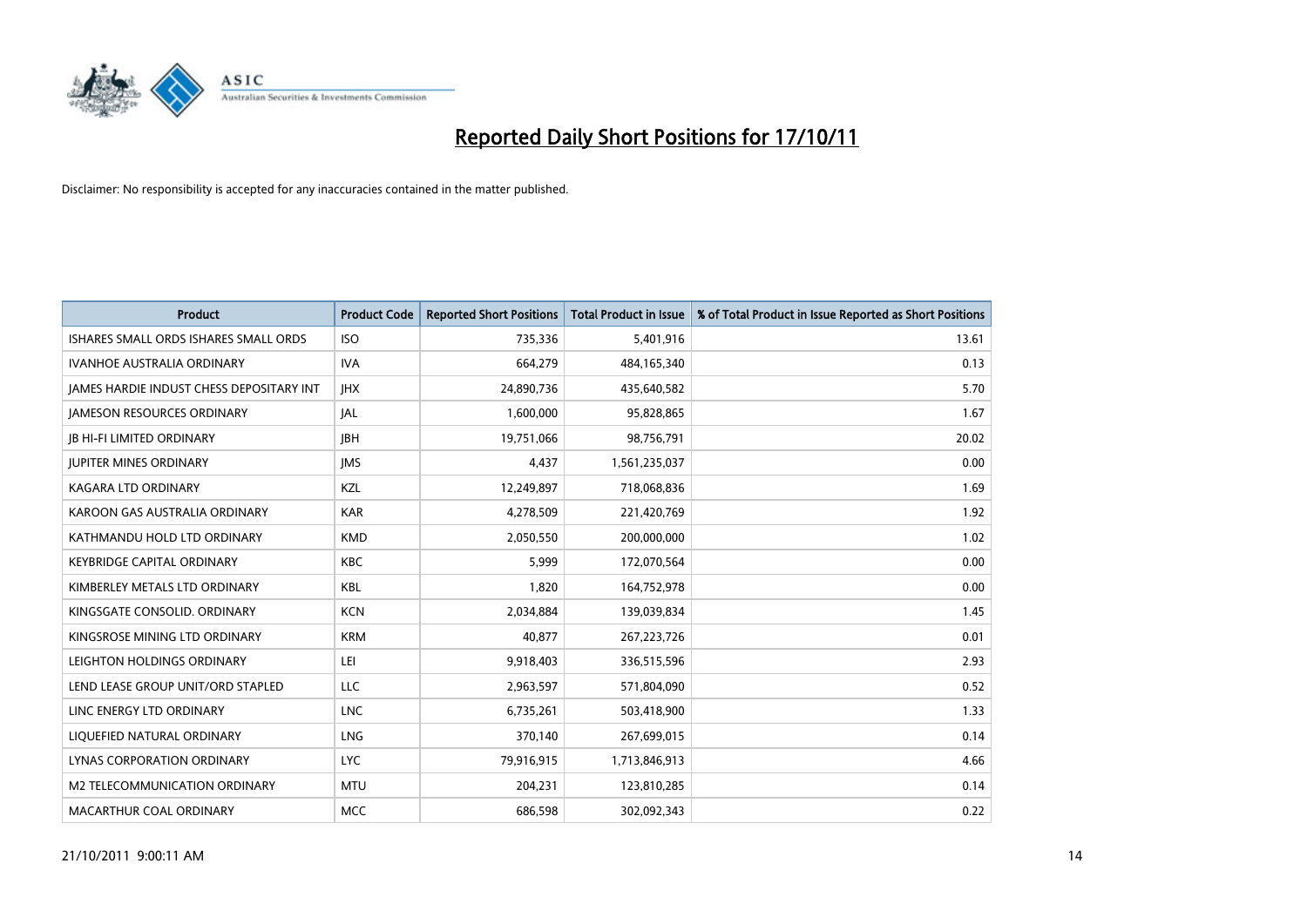

| <b>Product</b>                        | <b>Product Code</b> | <b>Reported Short Positions</b> | <b>Total Product in Issue</b> | % of Total Product in Issue Reported as Short Positions |
|---------------------------------------|---------------------|---------------------------------|-------------------------------|---------------------------------------------------------|
| <b>MACMAHON HOLDINGS ORDINARY</b>     | <b>MAH</b>          | 5,099,731                       | 738,631,705                   | 0.69                                                    |
| MACO ATLAS ROADS GRP ORDINARY STAPLED | <b>MOA</b>          | 13,097,463                      | 464,279,594                   | 2.81                                                    |
| MACQUARIE GROUP LTD ORDINARY          | <b>MOG</b>          | 5,547,259                       | 348,285,032                   | 1.54                                                    |
| <b>MANAS RES LTD ORDINARY</b>         | <b>MSR</b>          | 125,400                         | 183,919,861                   | 0.07                                                    |
| MAP GROUP STAPLED US PROHIBIT.        | <b>MAP</b>          | 5,929,286                       | 1,861,210,782                 | 0.30                                                    |
| <b>MATRIX C &amp; E LTD ORDINARY</b>  | <b>MCE</b>          | 371,113                         | 77,081,507                    | 0.46                                                    |
| MCMILLAN SHAKESPEARE ORDINARY         | <b>MMS</b>          | 38,353                          | 68,305,227                    | 0.04                                                    |
| MCPHERSON'S LTD ORDINARY              | <b>MCP</b>          | 14,050                          | 72,401,758                    | 0.02                                                    |
| MEDUSA MINING LTD ORDINARY            | <b>MML</b>          | 737,992                         | 188,827,911                   | 0.39                                                    |
| MELBOURNE IT LIMITED ORDINARY         | <b>MLB</b>          | 136,142                         | 80,662,621                    | 0.17                                                    |
| MEO AUSTRALIA LTD ORDINARY            | <b>MEO</b>          | 332,510                         | 539,913,260                   | 0.06                                                    |
| <b>MERMAID MARINE ORDINARY</b>        | <b>MRM</b>          | 1,246,337                       | 217,718,357                   | 0.56                                                    |
| MESOBLAST LIMITED ORDINARY            | <b>MSB</b>          | 6,081,719                       | 280,425,258                   | 2.17                                                    |
| METALS X LIMITED ORDINARY             | <b>MLX</b>          | 326,940                         | 1,340,453,375                 | 0.03                                                    |
| METCASH LIMITED ORDINARY              | <b>MTS</b>          | 31,306,062                      | 771,343,008                   | 4.07                                                    |
| METGASCO LIMITED ORDINARY             | <b>MEL</b>          | 235,435                         | 337,396,221                   | 0.07                                                    |
| METMINCO LIMITED ORDINARY             | <b>MNC</b>          | 722,717                         | 1,462,616,146                 | 0.05                                                    |
| METROCOAL LIMITED ORDINARY            | <b>MTE</b>          | 212,500                         | 102,123,663                   | 0.21                                                    |
| MHM METALS LIMITED ORDINARY           | <b>MHM</b>          | 68,125                          | 102,334,203                   | 0.07                                                    |
| MICLYN EXP OFFSHR ORDINARY            | <b>MIO</b>          | 19,801                          | 274,618,684                   | 0.01                                                    |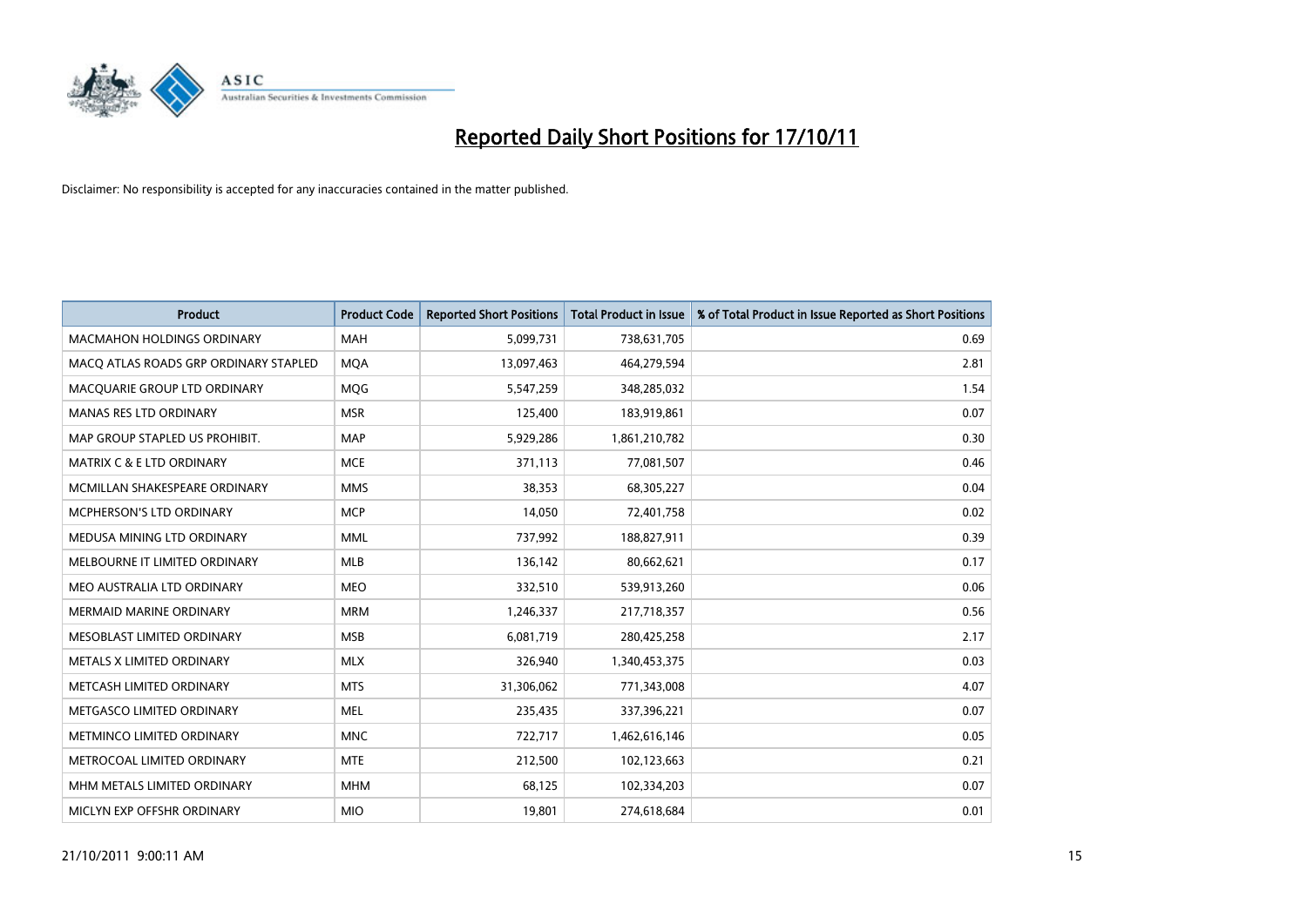

| <b>Product</b>                       | <b>Product Code</b> | <b>Reported Short Positions</b> | <b>Total Product in Issue</b> | % of Total Product in Issue Reported as Short Positions |
|--------------------------------------|---------------------|---------------------------------|-------------------------------|---------------------------------------------------------|
| MILLENNIUM MIN LTD ORDINARY          | <b>MOY</b>          | 4,138,400                       | 2,999,828,232                 | 0.14                                                    |
| MINARA RESOURCES ORDINARY            | <b>MRE</b>          | 2,481,236                       | 1,169,424,487                 | 0.22                                                    |
| MINCOR RESOURCES NL ORDINARY         | <b>MCR</b>          | 1,274,735                       | 196,645,804                   | 0.64                                                    |
| MINEMAKERS LIMITED ORDINARY          | <b>MAK</b>          | 44,227                          | 227,003,950                   | 0.02                                                    |
| MINERAL DEPOSITS ORDINARY            | <b>MDL</b>          | 489,161                         | 83,538,786                    | 0.57                                                    |
| MINERAL RESOURCES, ORDINARY          | <b>MIN</b>          | 788,839                         | 183,884,367                   | 0.41                                                    |
| MIRABELA NICKEL LTD ORDINARY         | <b>MBN</b>          | 17, 147, 327                    | 491,781,237                   | 3.50                                                    |
| MIRVAC GROUP STAPLED SECURITIES      | <b>MGR</b>          | 38,305,767                      | 3,416,924,188                 | 1.07                                                    |
| MOLOPO ENERGY LTD ORDINARY           | <b>MPO</b>          | 1,814,458                       | 245,579,810                   | 0.73                                                    |
| <b>MONADELPHOUS GROUP ORDINARY</b>   | <b>MND</b>          | 1,550,384                       | 88,674,327                    | 1.75                                                    |
| MORTGAGE CHOICE LTD ORDINARY         | <b>MOC</b>          | 269,001                         | 119,948,255                   | 0.22                                                    |
| <b>MOUNT GIBSON IRON ORDINARY</b>    | <b>MGX</b>          | 15,552,614                      | 1,082,570,693                 | 1.44                                                    |
| MULTIPLEX SITES SITES                | <b>MXUPA</b>        | 22                              | 4,500,000                     | 0.00                                                    |
| <b>MURCHISON METALS LTD ORDINARY</b> | <b>MMX</b>          | 18,255,167                      | 437,354,555                   | 4.17                                                    |
| <b>MYER HOLDINGS LTD ORDINARY</b>    | <b>MYR</b>          | 51,967,726                      | 583,284,551                   | 8.88                                                    |
| <b>MYSTATE LIMITED ORDINARY</b>      | <b>MYS</b>          | 1,400                           | 67,463,454                    | 0.00                                                    |
| NATIONAL AUST. BANK ORDINARY         | <b>NAB</b>          | 27,634,596                      | 2,201,188,437                 | 1.24                                                    |
| NATURAL FUEL LIMITED ORDINARY        | <b>NFL</b>          |                                 | 1,121,912                     | 0.00                                                    |
| NAVITAS LIMITED ORDINARY             | <b>NVT</b>          | 2,480,966                       | 375,318,628                   | 0.64                                                    |
| NEPTUNE MARINE ORDINARY              | <b>NMS</b>          | 182,253                         | 1,748,545,632                 | 0.01                                                    |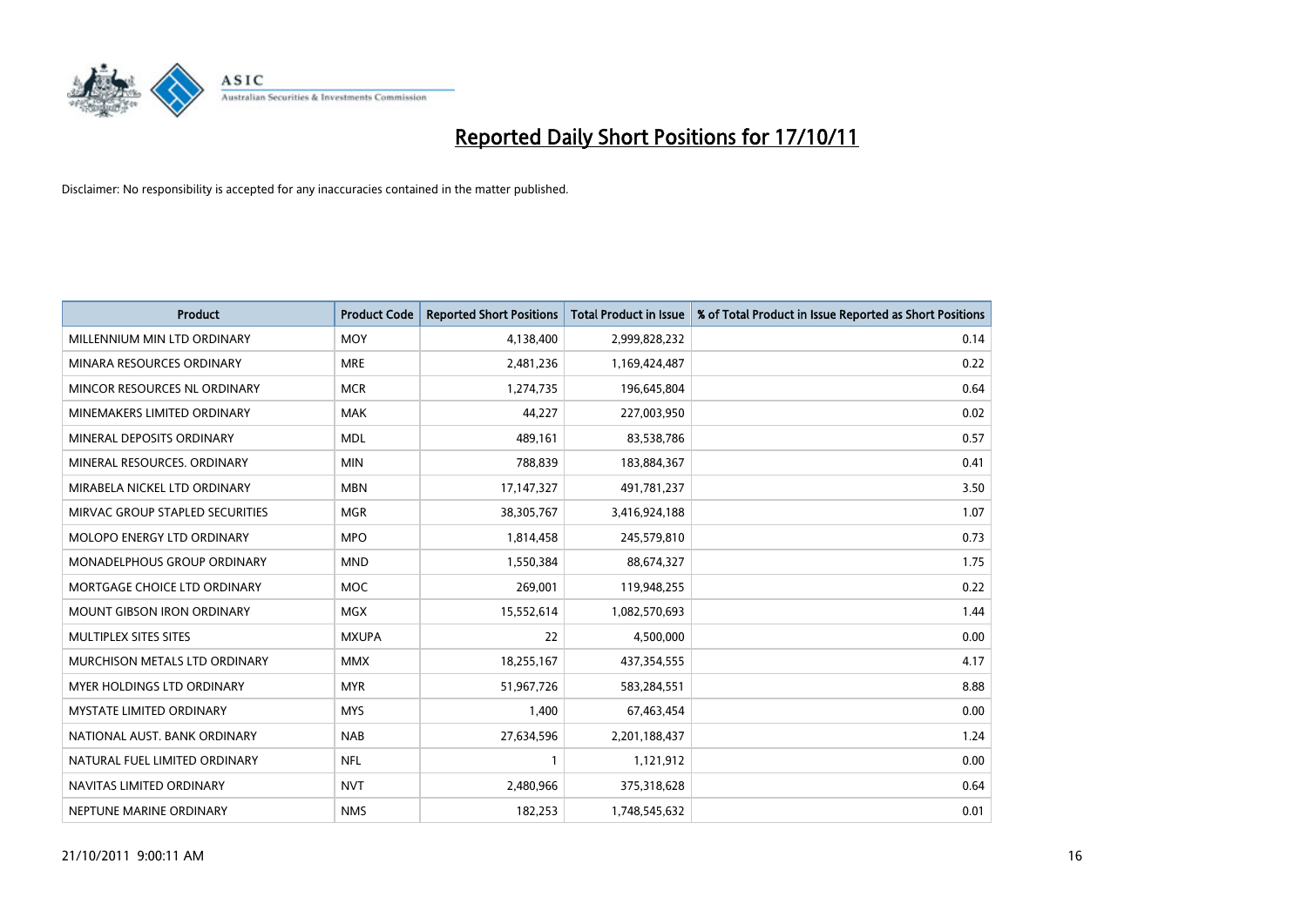

| <b>Product</b>                        | <b>Product Code</b> | <b>Reported Short Positions</b> | <b>Total Product in Issue</b> | % of Total Product in Issue Reported as Short Positions |
|---------------------------------------|---------------------|---------------------------------|-------------------------------|---------------------------------------------------------|
| NEW HOPE CORPORATION ORDINARY         | <b>NHC</b>          | 945,708                         | 830,230,549                   | 0.11                                                    |
| NEWCREST MINING ORDINARY              | <b>NCM</b>          | 2,156,184                       | 765,000,000                   | 0.25                                                    |
| NEWS CORP A NON-VOTING CDI            | <b>NWSLV</b>        | 5,005,018                       | 1,745,574,679                 | 0.30                                                    |
| NEWS CORP B VOTING CDI                | <b>NWS</b>          | 3,620,601                       | 798,520,953                   | 0.44                                                    |
| NEXBIS LIMITED ORDINARY               | <b>NBS</b>          | 63,733                          | 798,356,704                   | 0.01                                                    |
| NEXTDC LIMITED ORDINARY               | <b>NXT</b>          | 24,092                          | 123,533,558                   | 0.02                                                    |
| NEXUS ENERGY LIMITED ORDINARY         | <b>NXS</b>          | 6,859,462                       | 1,326,697,820                 | 0.51                                                    |
| NIB HOLDINGS LIMITED ORDINARY         | <b>NHF</b>          | 104,911                         | 466,733,110                   | 0.02                                                    |
| NIDO PETROLEUM ORDINARY               | <b>NDO</b>          | 501,437                         | 1,389,163,151                 | 0.04                                                    |
| NOBLE MINERAL RES ORDINARY            | <b>NMG</b>          | 3,063,748                       | 522,308,820                   | 0.58                                                    |
| NORTHERN IRON LTD ORDINARY            | <b>NFE</b>          | 891,395                         | 336,084,863                   | 0.25                                                    |
| NRW HOLDINGS LIMITED ORDINARY         | <b>NWH</b>          | 752,483                         | 278,888,011                   | 0.25                                                    |
| NUCOAL RESOURCES NL ORDINARY          | <b>NCR</b>          | 153,707                         | 441,129,875                   | 0.04                                                    |
| NUFARM LIMITED ORDINARY               | <b>NUF</b>          | 4,187,725                       | 261,833,005                   | 1.60                                                    |
| <b>OAKTON LIMITED ORDINARY</b>        | <b>OKN</b>          | 646,992                         | 93,800,235                    | 0.69                                                    |
| OCEANAGOLD CORP. CHESS DEPOSITARY INT | <b>OGC</b>          | 620,067                         | 262,609,273                   | 0.23                                                    |
| OCEANIA CAPITAL LTD ORDINARY          | <b>OCP</b>          | 2,500                           | 91,921,295                    | 0.00                                                    |
| OIL SEARCH LTD ORDINARY               | <b>OSH</b>          | 9,782,013                       | 1,325,155,171                 | 0.71                                                    |
| OM HOLDINGS LIMITED ORDINARY          | OMH                 | 11,017,236                      | 504,105,150                   | 2.18                                                    |
| <b>ONESTEEL LIMITED ORDINARY</b>      | OST                 | 25,212,926                      | 1,342,393,583                 | 1.88                                                    |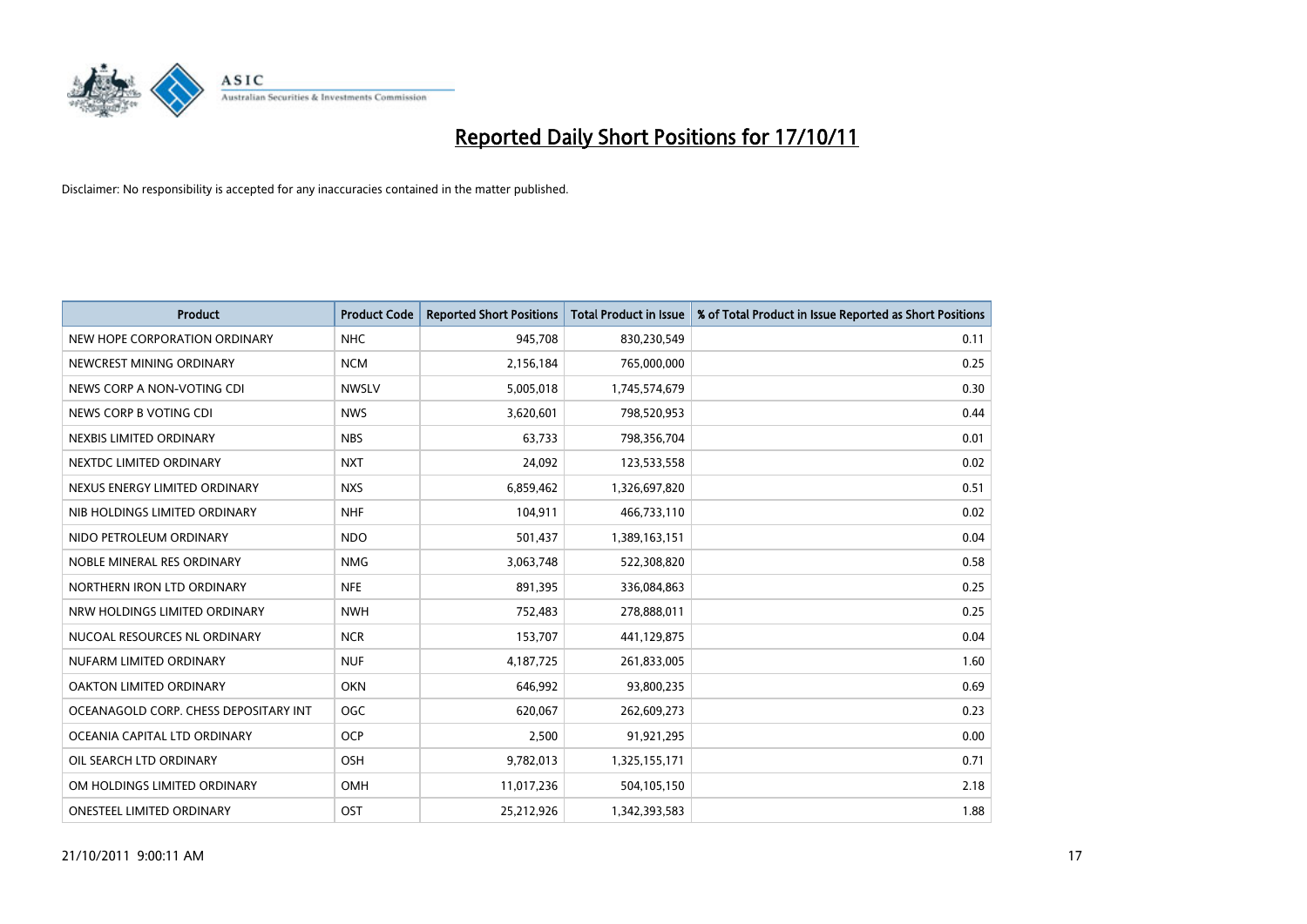

| <b>Product</b>                | <b>Product Code</b> | <b>Reported Short Positions</b> | <b>Total Product in Issue</b> | % of Total Product in Issue Reported as Short Positions |
|-------------------------------|---------------------|---------------------------------|-------------------------------|---------------------------------------------------------|
| ORICA LIMITED ORDINARY        | ORI                 | 2,367,349                       | 363,966,570                   | 0.63                                                    |
| ORIGIN ENERGY ORDINARY        | <b>ORG</b>          | 4,197,249                       | 1,086,037,913                 | 0.35                                                    |
| OROCOBRE LIMITED ORDINARY     | <b>ORE</b>          | 90.766                          | 103,195,029                   | 0.08                                                    |
| OROTONGROUP LIMITED ORDINARY  | <b>ORL</b>          | 5,935                           | 40,880,902                    | 0.01                                                    |
| OTTO ENERGY LIMITED ORDINARY  | <b>OEL</b>          | 109,204                         | 1,138,290,071                 | 0.01                                                    |
| OZ MINERALS ORDINARY          | OZL                 | 9,415,365                       | 323,877,514                   | 2.88                                                    |
| PACIFIC BRANDS ORDINARY       | <b>PBG</b>          | 7,654,911                       | 931,386,248                   | 0.83                                                    |
| PALADIN ENERGY LTD ORDINARY   | <b>PDN</b>          | 27,209,863                      | 835,391,964                   | 3.23                                                    |
| PANAUST LIMITED ORDINARY      | <b>PNA</b>          | 12,991,298                      | 593,867,443                   | 2.19                                                    |
| PANORAMIC RESOURCES ORDINARY  | PAN                 | 413,146                         | 207,050,710                   | 0.21                                                    |
| PAPERLINX LIMITED ORDINARY    | <b>PPX</b>          | 4,280,053                       | 609,280,761                   | 0.71                                                    |
| PAPILLON RES LTD ORDINARY     | <b>PIR</b>          | 136,050                         | 208,259,519                   | 0.06                                                    |
| PATTIES FOODS LTD ORDINARY    | PFL                 |                                 | 138,989,223                   | 0.00                                                    |
| PEAK RESOURCES ORDINARY       | <b>PEK</b>          | 20,968                          | 155,979,643                   | 0.01                                                    |
| PEET LIMITED ORDINARY         | <b>PPC</b>          | 80,124                          | 318,038,544                   | 0.02                                                    |
| PENINSULA ENERGY LTD ORDINARY | <b>PEN</b>          | 5,000                           | 2,135,490,443                 | 0.00                                                    |
| PERILYA LIMITED ORDINARY      | PEM                 | 324,841                         | 526,075,563                   | 0.06                                                    |
| PERPETUAL LIMITED ORDINARY    | <b>PPT</b>          | 3,051,298                       | 44,692,304                    | 6.83                                                    |
| PERSEUS MINING LTD ORDINARY   | PRU                 | 1,858,183                       | 426,717,088                   | 0.43                                                    |
| PETSEC ENERGY ORDINARY        | <b>PSA</b>          | 223,332                         | 231,283,622                   | 0.10                                                    |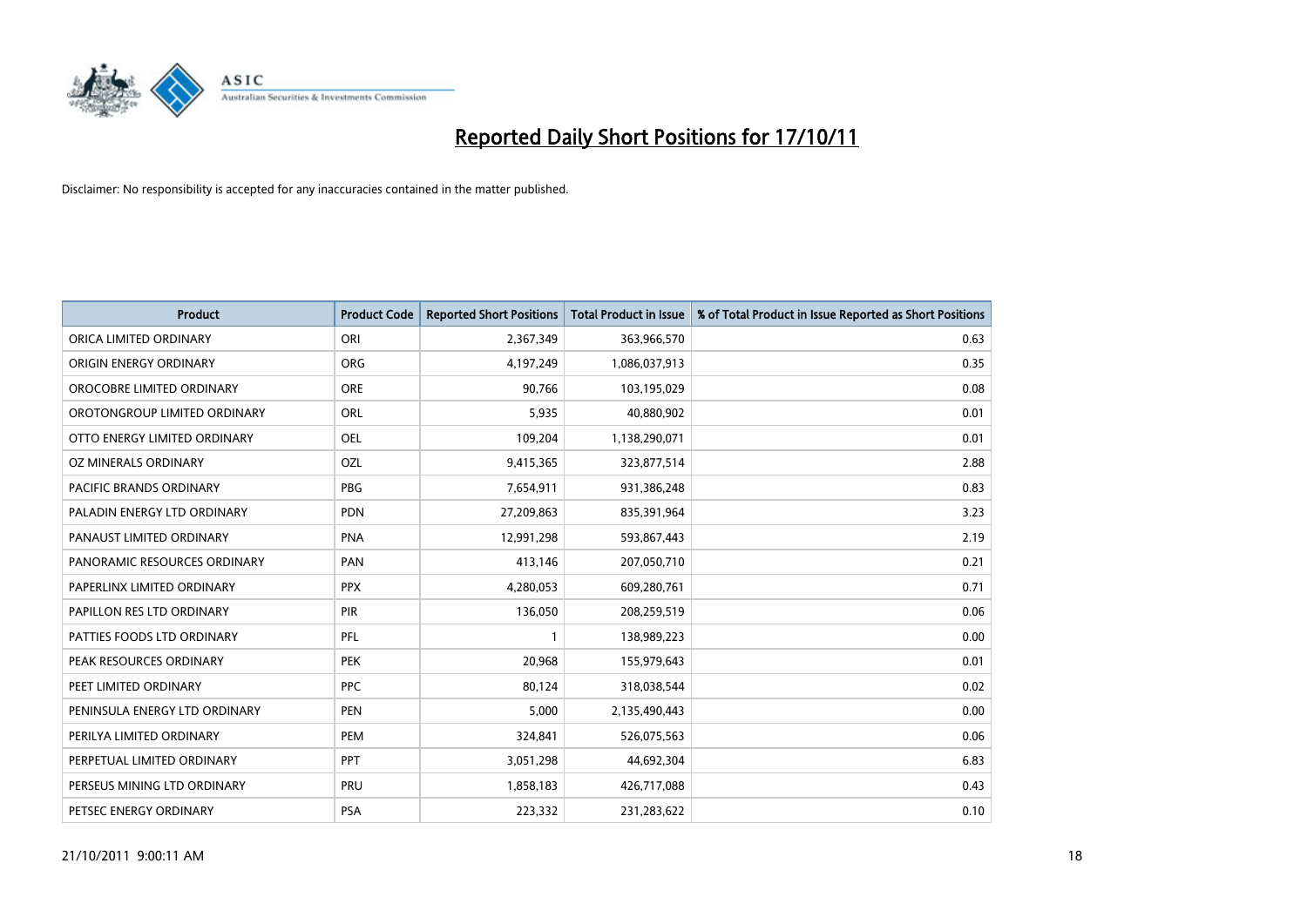

| <b>Product</b>                 | <b>Product Code</b> | <b>Reported Short Positions</b> | <b>Total Product in Issue</b> | % of Total Product in Issue Reported as Short Positions |
|--------------------------------|---------------------|---------------------------------|-------------------------------|---------------------------------------------------------|
| PHARMAXIS LTD ORDINARY         | <b>PXS</b>          | 1,940,621                       | 229,116,309                   | 0.85                                                    |
| PHOSPHAGENICS LTD. ORDINARY    | <b>POH</b>          | 1,023,767                       | 823,593,731                   | 0.12                                                    |
| PHOTON GROUP LTD ORDINARY      | PGA                 | 250,510                         | 1,540,886,866                 | 0.02                                                    |
| PLATINUM ASSET ORDINARY        | <b>PTM</b>          | 6,841,082                       | 561,347,878                   | 1.22                                                    |
| PLATINUM AUSTRALIA ORDINARY    | <b>PLA</b>          | 4,507,849                       | 417,130,039                   | 1.09                                                    |
| PLATINUM CAPITAL LTD ORDINARY  | <b>PMC</b>          |                                 | 165,756,878                   | 0.00                                                    |
| PMI GOLD CORP CDI 1:1          | <b>PVM</b>          | 30,000                          | 47,410,660                    | 0.06                                                    |
| PMP LIMITED ORDINARY           | <b>PMP</b>          | 1,894                           | 329,842,473                   | 0.00                                                    |
| PORT BOUVARD LIMITED ORDINARY  | PBD                 | 6,754                           | 593,868,295                   | 0.00                                                    |
| PREMIER INVESTMENTS ORDINARY   | <b>PMV</b>          | 230,487                         | 155,062,831                   | 0.16                                                    |
| PRIMA BIOMED LTD ORDINARY      | PRR                 | 3,298,236                       | 1,010,350,017                 | 0.33                                                    |
| PRIMARY HEALTH CARE ORDINARY   | <b>PRY</b>          | 10,337,465                      | 497,469,803                   | 2.08                                                    |
| PRIME MEDIA GRP LTD ORDINARY   | PRT                 | 2,305                           | 366,330,303                   | 0.00                                                    |
| PRIMEAG AUSTRALIA ORDINARY     | PAG                 |                                 | 266,394,444                   | 0.00                                                    |
| PROGEN PHARMACEUTIC ORDINARY   | PGL                 | 151,596                         | 24,709,097                    | 0.61                                                    |
| PROGRAMMED ORDINARY            | <b>PRG</b>          | 531,061                         | 118,169,908                   | 0.44                                                    |
| PSIVIDA CORP CDI 1:1           | <b>PVA</b>          | 6,878                           | 8,737,186                     | 0.08                                                    |
| <b>QANTAS AIRWAYS ORDINARY</b> | QAN                 | 32,170,245                      | 2,265,123,620                 | 1.41                                                    |
| OBE INSURANCE GROUP ORDINARY   | <b>OBE</b>          | 28,121,084                      | 1,115,545,692                 | 2.51                                                    |
| OR NATIONAL LIMITED ORDINARY   | <b>ORN</b>          | 21,648,192                      | 2,440,000,000                 | 0.88                                                    |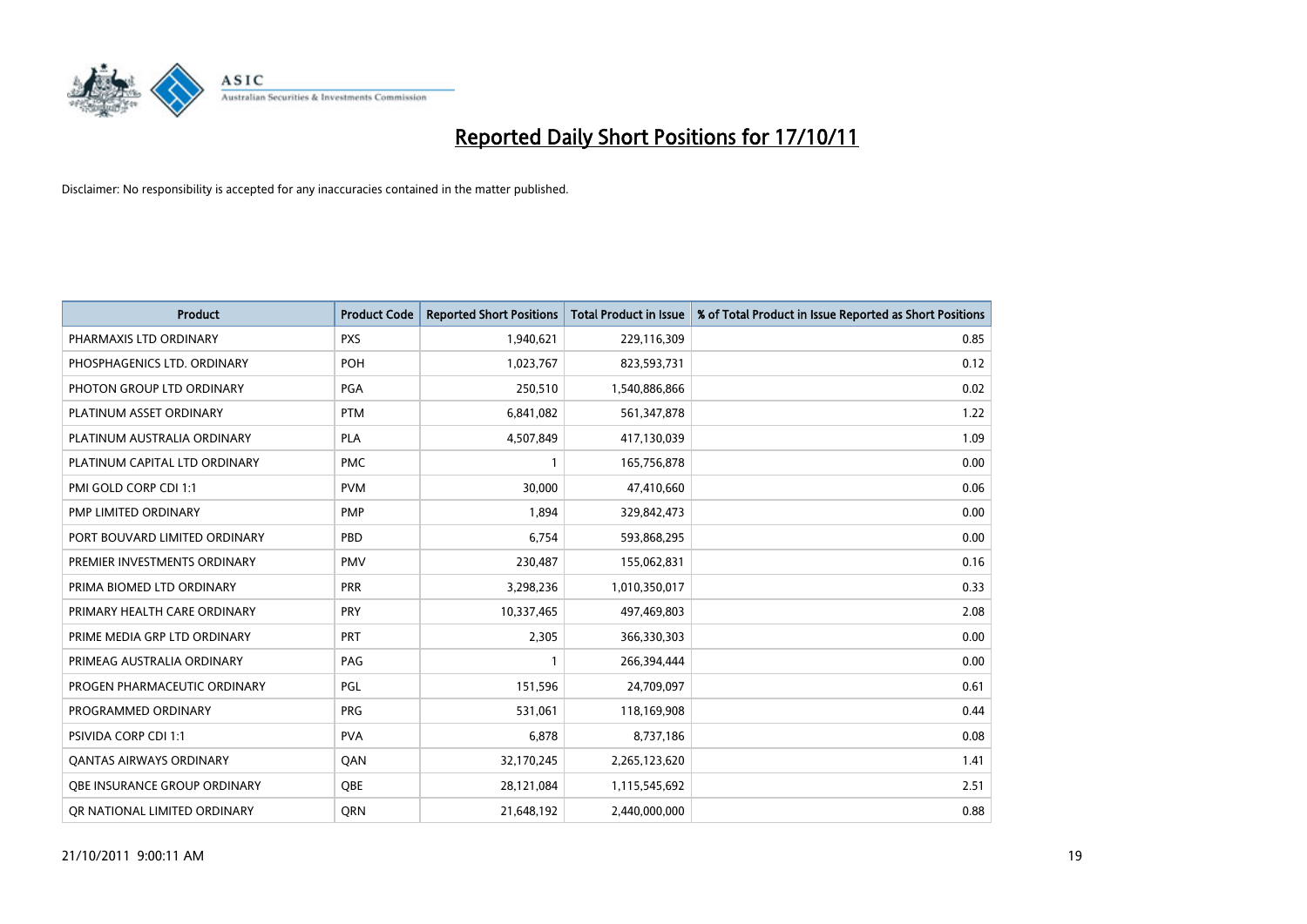

| <b>Product</b>                      | <b>Product Code</b> | <b>Reported Short Positions</b> | <b>Total Product in Issue</b> | % of Total Product in Issue Reported as Short Positions |
|-------------------------------------|---------------------|---------------------------------|-------------------------------|---------------------------------------------------------|
| <b>QUBE LOGISTICS HLDG ORDINARY</b> | <b>QUB</b>          | 333,473                         | 801,927,594                   | 0.04                                                    |
| RAMELIUS RESOURCES ORDINARY         | <b>RMS</b>          | 92,681                          | 291,773,665                   | 0.02                                                    |
| RAMSAY HEALTH CARE ORDINARY         | <b>RHC</b>          | 1,333,458                       | 202,081,252                   | 0.65                                                    |
| <b>RCR TOMLINSON ORDINARY</b>       | <b>RCR</b>          | 68,067                          | 133,010,172                   | 0.05                                                    |
| <b>REA GROUP ORDINARY</b>           | <b>REA</b>          | 371,332                         | 130,401,680                   | 0.28                                                    |
| <b>RECKON LIMITED ORDINARY</b>      | <b>RKN</b>          | 845,000                         | 133,342,006                   | 0.63                                                    |
| <b>RED FORK ENERGY ORDINARY</b>     | <b>RFE</b>          | 7,696                           | 269,769,853                   | 0.00                                                    |
| REDBANK ENERGY LTD ORDINARY         | AEI                 | 19                              | 786,287                       | 0.00                                                    |
| REED RESOURCES LTD ORDINARY         | <b>RDR</b>          | 303,916                         | 264,742,501                   | 0.11                                                    |
| <b>REGIS RESOURCES ORDINARY</b>     | <b>RRL</b>          | 787,103                         | 433,857,441                   | 0.20                                                    |
| RESMED INC CDI 10:1                 | <b>RMD</b>          | 7,614,745                       | 1,556,242,300                 | 0.47                                                    |
| <b>RESOLUTE MINING ORDINARY</b>     | <b>RSG</b>          | 7,142,554                       | 469,031,918                   | 1.55                                                    |
| RESOURCE GENERATION ORDINARY        | <b>RES</b>          | 341,811                         | 262,895,652                   | 0.13                                                    |
| RETAIL FOOD GROUP ORDINARY          | <b>RFG</b>          | 20,505                          | 108,219,282                   | 0.02                                                    |
| REVERSE CORP LIMITED ORDINARY       | <b>REF</b>          | 25,141                          | 92,382,175                    | 0.03                                                    |
| REX MINERALS LIMITED ORDINARY       | <b>RXM</b>          | 1,430,998                       | 153,635,519                   | 0.92                                                    |
| RHG LIMITED ORDINARY                | <b>RHG</b>          | 31,776                          | 308,483,177                   | 0.01                                                    |
| RIALTO ENERGY ORDINARY              | <b>RIA</b>          | 188,616                         | 375,006,264                   | 0.05                                                    |
| <b>RIDLEY CORPORATION ORDINARY</b>  | <b>RIC</b>          | 525,855                         | 307,817,071                   | 0.18                                                    |
| RIO TINTO LIMITED ORDINARY          | <b>RIO</b>          | 23,969,337                      | 435,758,720                   | 5.47                                                    |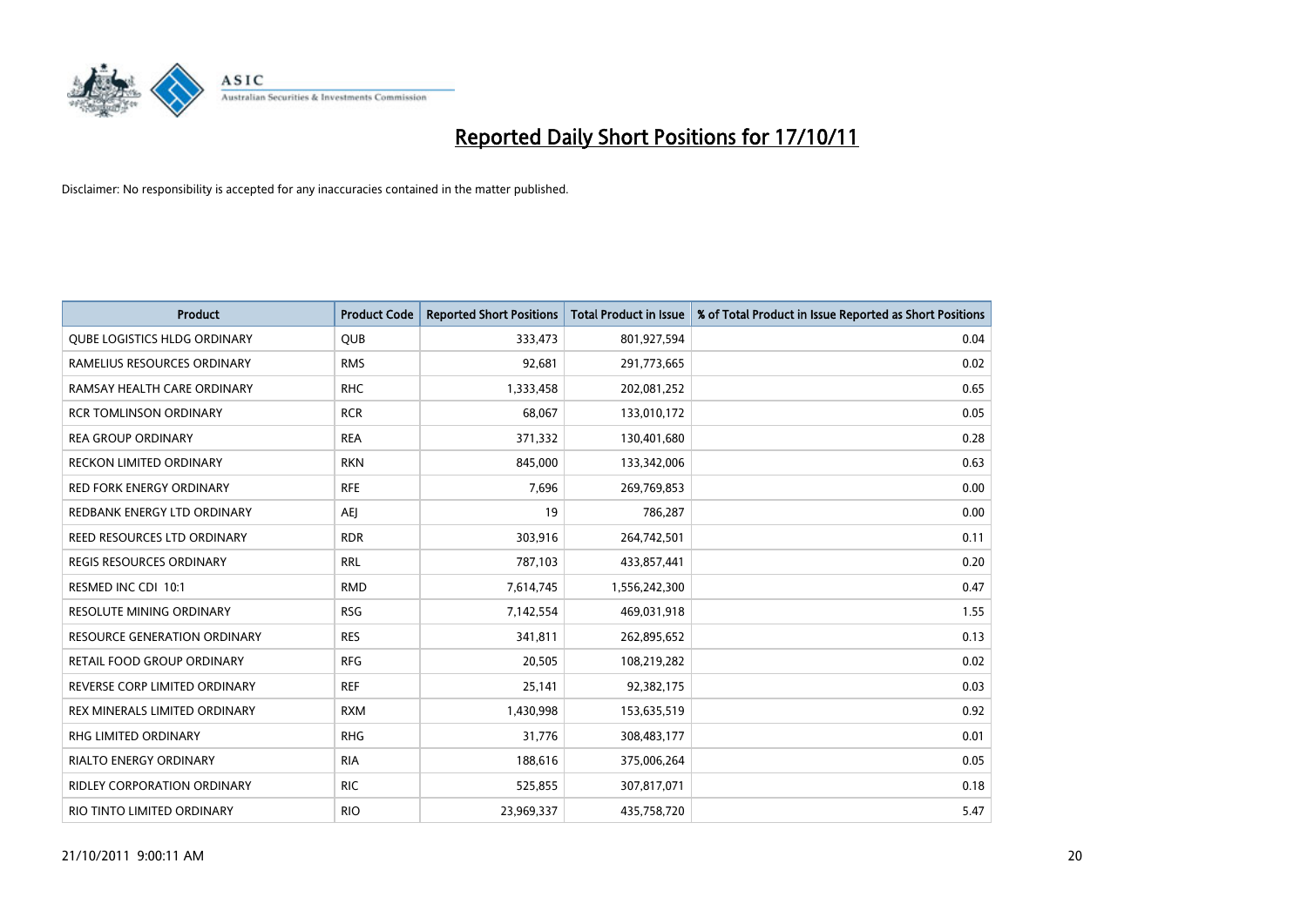

| <b>Product</b>                    | <b>Product Code</b> | <b>Reported Short Positions</b> | <b>Total Product in Issue</b> | % of Total Product in Issue Reported as Short Positions |
|-----------------------------------|---------------------|---------------------------------|-------------------------------|---------------------------------------------------------|
| <b>RIVERCITY MOTORWAY STAPLED</b> | <b>RCY</b>          | 132,000                         | 957,010,115                   | 0.01                                                    |
| ROC OIL COMPANY ORDINARY          | <b>ROC</b>          | 2,479,155                       | 713,254,560                   | 0.35                                                    |
| ROYAL WOLF HOLDINGS ORDINARY      | <b>RWH</b>          | 60,000                          | 100,387,052                   | 0.06                                                    |
| SAI GLOBAL LIMITED ORDINARY       | SAI                 | 1,666,673                       | 202,176,688                   | 0.82                                                    |
| SALMAT LIMITED ORDINARY           | <b>SLM</b>          | 523,958                         | 159,802,174                   | 0.32                                                    |
| SAMSON OIL & GAS LTD ORDINARY     | SSN                 | 156,856                         | 1,750,169,370                 | 0.00                                                    |
| SANDFIRE RESOURCES ORDINARY       | <b>SFR</b>          | 2,346,985                       | 150,879,969                   | 1.54                                                    |
| SANTOS LTD ORDINARY               | <b>STO</b>          | 21,565,881                      | 889,615,430                   | 2.40                                                    |
| SARACEN MINERAL ORDINARY          | SAR                 | 4,285,580                       | 566,151,415                   | 0.76                                                    |
| SEDGMAN LIMITED ORDINARY          | <b>SDM</b>          | 318,392                         | 211,993,676                   | 0.15                                                    |
| SEEK LIMITED ORDINARY             | <b>SEK</b>          | 20,188,735                      | 337,079,207                   | 6.01                                                    |
| SELECT HARVESTS ORDINARY          | <b>SHV</b>          | 409,589                         | 56,226,960                    | 0.73                                                    |
| SENETAS CORPORATION ORDINARY      | <b>SEN</b>          | 756,999                         | 463,105,195                   | 0.16                                                    |
| SENEX ENERGY LIMITED ORDINARY     | <b>SXY</b>          | 400,000                         | 915,159,081                   | 0.04                                                    |
| SERVCORP LIMITED ORDINARY         | SRV                 | 26,183                          | 98,440,807                    | 0.03                                                    |
| SERVICE STREAM ORDINARY           | <b>SSM</b>          | 344,663                         | 283,418,867                   | 0.12                                                    |
| SEVEN GROUP HOLDINGS ORDINARY     | <b>SVW</b>          | 231,926                         | 306,410,281                   | 0.07                                                    |
| SEVEN WEST MEDIA LTD ORDINARY     | <b>SWM</b>          | 1,369,664                       | 610,327,899                   | 0.23                                                    |
| SIGMA PHARMACEUTICAL ORDINARY     | <b>SIP</b>          | 10,795,616                      | 1,178,626,572                 | 0.92                                                    |
| SILEX SYSTEMS ORDINARY            | <b>SLX</b>          | 604,639                         | 170,133,997                   | 0.35                                                    |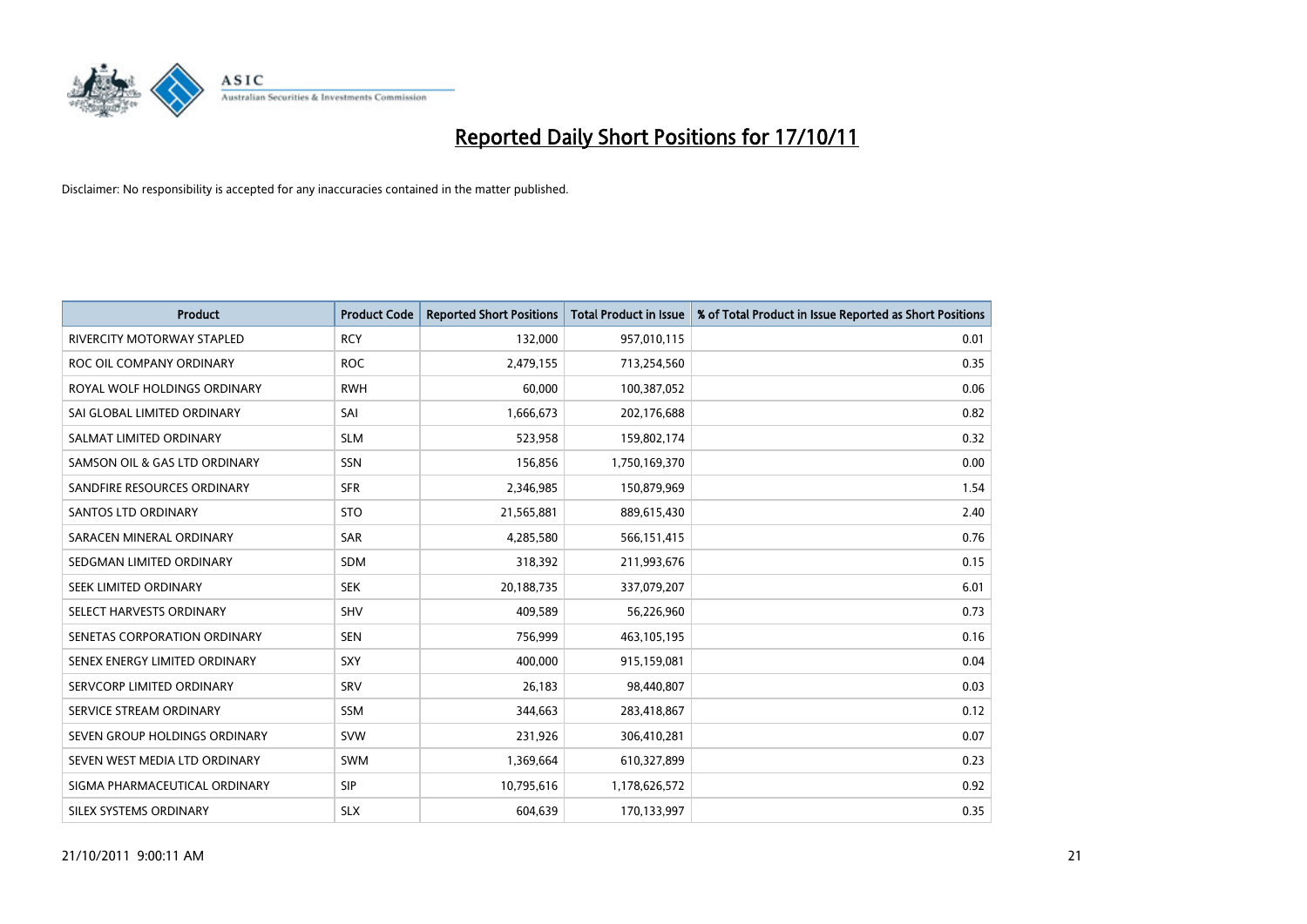

| <b>Product</b>                           | <b>Product Code</b> | <b>Reported Short Positions</b> | <b>Total Product in Issue</b> | % of Total Product in Issue Reported as Short Positions |
|------------------------------------------|---------------------|---------------------------------|-------------------------------|---------------------------------------------------------|
| SILVER LAKE RESOURCE ORDINARY            | <b>SLR</b>          | 167,812                         | 185,302,830                   | 0.08                                                    |
| SIMS METAL MGMT LTD ORDINARY             | <b>SGM</b>          | 2,839,420                       | 206,038,714                   | 1.38                                                    |
| SINGAPORE TELECOMM. CHESS DEPOSITARY INT | <b>SGT</b>          | 5,415,211                       | 181,963,571                   | 2.97                                                    |
| SIRIUS RESOURCES NL ORDINARY             | <b>SIR</b>          | 82,500                          | 137,134,586                   | 0.06                                                    |
| SKILLED GROUP LTD ORDINARY               | <b>SKE</b>          | 66,296                          | 233, 243, 776                 | 0.02                                                    |
| SKY CITY ENTERTAIN, ORDINARY             | <b>SKC</b>          | 276,293                         | 576,958,340                   | 0.05                                                    |
| SMS MANAGEMENT, ORDINARY                 | <b>SMX</b>          | 134,405                         | 68,290,180                    | 0.20                                                    |
| SONIC HEALTHCARE ORDINARY                | <b>SHL</b>          | 6,270,413                       | 389,969,875                   | 1.59                                                    |
| SOUL PATTINSON (W.H) ORDINARY            | SOL                 | 2,437                           | 238,640,580                   | 0.00                                                    |
| SOUTH BOULDER MINES ORDINARY             | <b>STB</b>          | 57,776                          | 87,115,688                    | 0.07                                                    |
| SP AUSNET STAPLED SECURITIES             | <b>SPN</b>          | 4,261,624                       | 2,850,932,204                 | 0.14                                                    |
| SPARK INFRASTRUCTURE STAPLED NOTE & UNIT | SKI                 | 16,643,910                      | 1,326,734,264                 | 1.24                                                    |
| SPDR 200 FUND ETF UNITS                  | <b>STW</b>          | 8                               | 51,278,556                    | 0.00                                                    |
| SPECIALTY FASHION ORDINARY               | <b>SFH</b>          | 651,052                         | 192,086,121                   | 0.35                                                    |
| SPOTLESS GROUP LTD ORDINARY              | <b>SPT</b>          | 1,468,257                       | 265,454,407                   | 0.54                                                    |
| ST BARBARA LIMITED ORDINARY              | <b>SBM</b>          | 9,106,820                       | 325,615,389                   | 2.78                                                    |
| STAGING CONNECTIONS ORDINARY             | <b>STG</b>          | 2,917,189                       | 78,317,726                    | 3.72                                                    |
| STANMORE COAL LTD ORDINARY               | <b>SMR</b>          | 110,047                         | 89,791,402                    | 0.12                                                    |
| STARPHARMA HOLDINGS ORDINARY             | <b>SPL</b>          | 1,563,246                       | 248,026,578                   | 0.63                                                    |
| STH AMERICAN COR LTD ORDINARY            | SAY                 | 9,200                           | 257,785,604                   | 0.00                                                    |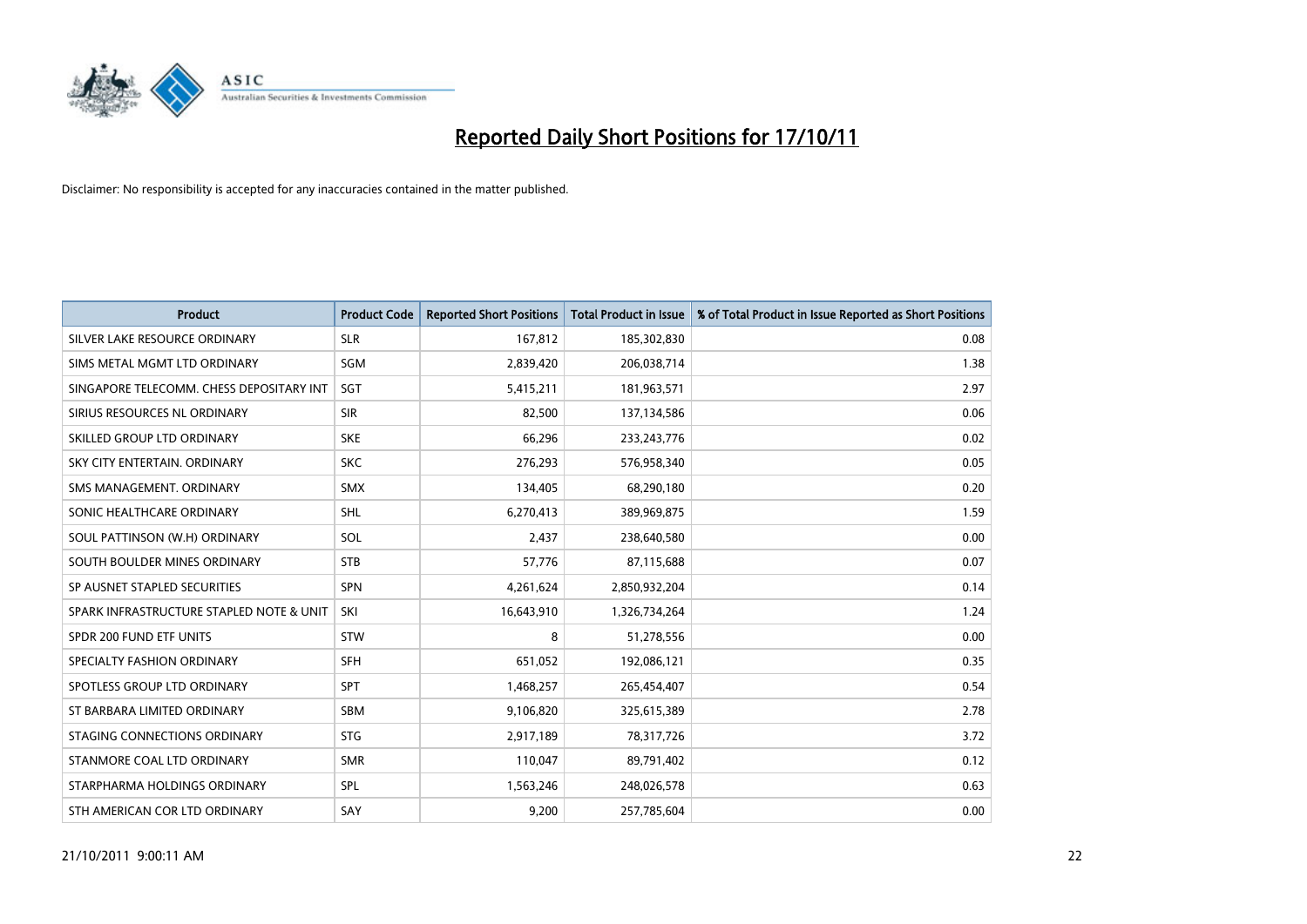

| <b>Product</b>                      | <b>Product Code</b> | <b>Reported Short Positions</b> | <b>Total Product in Issue</b> | % of Total Product in Issue Reported as Short Positions |
|-------------------------------------|---------------------|---------------------------------|-------------------------------|---------------------------------------------------------|
| STH CRS ELECT ENGNR ORDINARY        | <b>SXE</b>          | 2,910                           | 160,736,826                   | 0.00                                                    |
| STHN CROSS MEDIA ORDINARY           | <b>SXL</b>          | 3,662,028                       | 705,766,444                   | 0.52                                                    |
| STOCKLAND UNITS/ORD STAPLED         | SGP                 | 17,853,465                      | 2,344,298,582                 | 0.75                                                    |
| STRAITS RES LTD. ORDINARY           | SRQ                 | 487,325                         | 324,796,141                   | 0.15                                                    |
| STW COMMUNICATIONS ORDINARY         | SGN                 | 282,372                         | 363,940,802                   | 0.07                                                    |
| SUNCORP GROUP LTD ORDINARY          | <b>SUN</b>          | 10,067,458                      | 1,286,600,980                 | 0.80                                                    |
| SUNDANCE ENERGY ORDINARY            | <b>SEA</b>          | 671                             | 277,098,474                   | 0.00                                                    |
| SUNDANCE RESOURCES ORDINARY         | <b>SDL</b>          | 8,303,546                       | 2,896,314,669                 | 0.28                                                    |
| SUNLAND GROUP LTD ORDINARY          | <b>SDG</b>          | 83,006                          | 201,578,526                   | 0.04                                                    |
| SUPER RET REP LTD ORDINARY          | <b>SUL</b>          | 226,513                         | 132,139,945                   | 0.16                                                    |
| SWICK MINING ORDINARY               | <b>SWK</b>          | 1,548                           | 236,724,970                   | 0.00                                                    |
| SYMEX HOLDINGS ORDINARY             | <b>SYM</b>          | 6,633                           | 189,166,670                   | 0.00                                                    |
| TABCORP HOLDINGS LTD ORDINARY       | <b>TAH</b>          | 8,754,089                       | 712,805,880                   | 1.21                                                    |
| <b>TALENT2 INTERNATION ORDINARY</b> | <b>TWO</b>          | 7                               | 147,257,826                   | 0.00                                                    |
| TANAMI GOLD NL ORDINARY             | <b>TAM</b>          | 3,500                           | 260,997,677                   | 0.00                                                    |
| TAP OIL LIMITED ORDINARY            | <b>TAP</b>          | 2,980,375                       | 240,995,311                   | 1.23                                                    |
| TASSAL GROUP LIMITED ORDINARY       | <b>TGR</b>          | 91,041                          | 146,304,404                   | 0.06                                                    |
| TATTS GROUP LTD ORDINARY            | <b>TTS</b>          | 14,590,771                      | 1,340,756,623                 | 1.07                                                    |
| <b>TECHNOLOGY ONE ORDINARY</b>      | <b>TNE</b>          | 4,945                           | 303,379,455                   | 0.00                                                    |
| TELECOM CORPORATION ORDINARY        | <b>TEL</b>          | 19,135,699                      | 1,924,943,857                 | 0.98                                                    |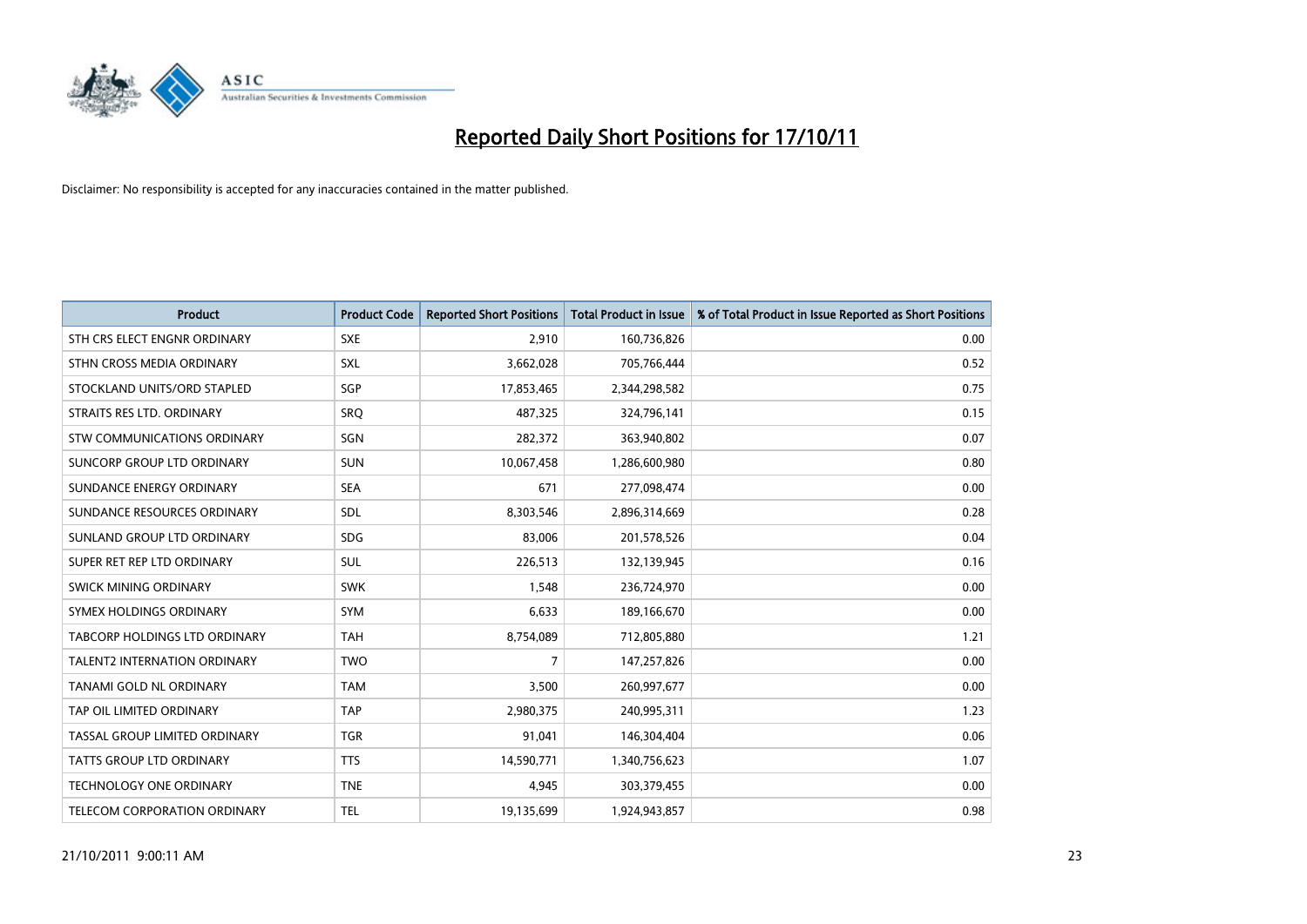

| <b>Product</b>                       | <b>Product Code</b> | <b>Reported Short Positions</b> | <b>Total Product in Issue</b> | % of Total Product in Issue Reported as Short Positions |
|--------------------------------------|---------------------|---------------------------------|-------------------------------|---------------------------------------------------------|
| TELSTRA CORPORATION, ORDINARY        | <b>TLS</b>          | 38,618,923                      | 12,443,074,357                | 0.30                                                    |
| TEN NETWORK HOLDINGS ORDINARY        | <b>TEN</b>          | 46,842,370                      | 1,045,236,720                 | 4.49                                                    |
| TERANGA GOLD CORP CDI 1:1            | <b>TGZ</b>          | 178,890                         | 154,318,006                   | 0.10                                                    |
| TFS CORPORATION LTD ORDINARY         | <b>TFC</b>          | 297,192                         | 276,453,042                   | 0.11                                                    |
| THE REJECT SHOP ORDINARY             | <b>TRS</b>          | 1,270,841                       | 26,071,170                    | 4.86                                                    |
| THOR MINING PLC CHESS DEPOSITARY 1:1 | <b>THR</b>          | 2,307                           | 222,489,120                   | 0.00                                                    |
| THORN GROUP LIMITED ORDINARY         | <b>TGA</b>          | 197,110                         | 146,091,970                   | 0.13                                                    |
| TIGER RESOURCES ORDINARY             | <b>TGS</b>          | 387,241                         | 671,110,549                   | 0.05                                                    |
| TISHMAN SPEYER UNITS                 | <b>TSO</b>          | 212,394                         | 338,440,904                   | 0.06                                                    |
| TNG LIMITED ORDINARY                 | <b>TNG</b>          | 4,321                           | 284,803,062                   | 0.00                                                    |
| TOLL HOLDINGS LTD ORDINARY           | <b>TOL</b>          | 23,073,866                      | 717,133,875                   | 3.19                                                    |
| TORO ENERGY LIMITED ORDINARY         | <b>TOE</b>          | 35,404                          | 975,436,676                   | 0.00                                                    |
| TOWER LIMITED ORDINARY               | <b>TWR</b>          | 689,519                         | 265,176,580                   | 0.26                                                    |
| TOX FREE SOLUTIONS ORDINARY          | <b>TOX</b>          | 14,801                          | 96,503,382                    | 0.01                                                    |
| TPG TELECOM LIMITED ORDINARY         | <b>TPM</b>          | 4,662,049                       | 783,894,338                   | 0.57                                                    |
| <b>TRANSFIELD SERVICES ORDINARY</b>  | <b>TSE</b>          | 4,160,380                       | 549,715,957                   | 0.75                                                    |
| TRANSPACIFIC INDUST, ORDINARY        | <b>TPI</b>          | 6,731,563                       | 960,638,735                   | 0.70                                                    |
| TRANSURBAN GROUP TRIPLE STAPLED SEC. | <b>TCL</b>          | 1,827,975                       | 1,450,831,425                 | 0.11                                                    |
| TREASURY WINE ESTATE ORDINARY        | <b>TWE</b>          | 16,330,886                      | 647,227,144                   | 2.51                                                    |
| TRINITY GROUP STAPLED SECURITIES     | <b>TCO</b>          | 3,419                           | 203,405,927                   | 0.00                                                    |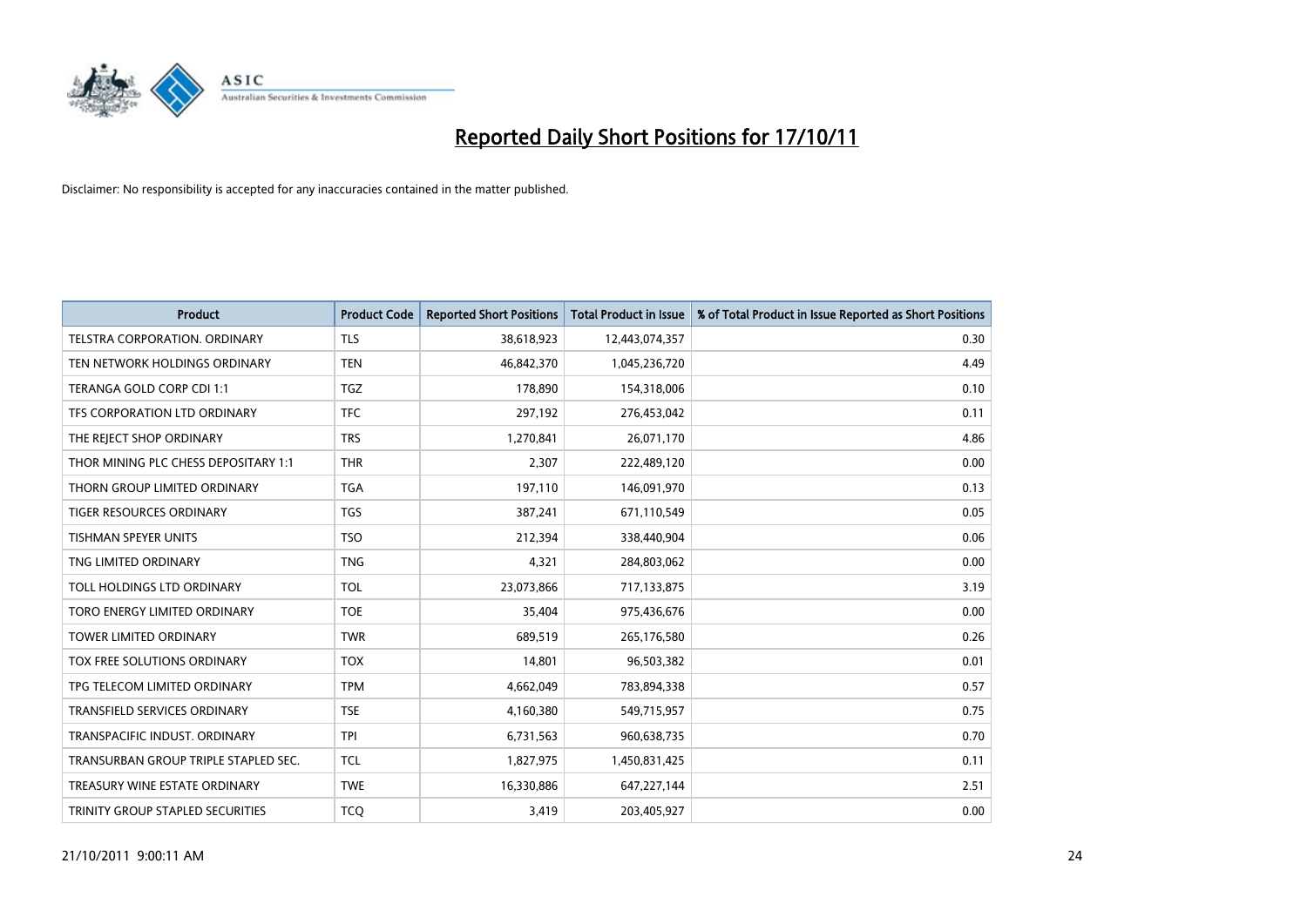

| <b>Product</b>                         | <b>Product Code</b> | <b>Reported Short Positions</b> | <b>Total Product in Issue</b> | % of Total Product in Issue Reported as Short Positions |
|----------------------------------------|---------------------|---------------------------------|-------------------------------|---------------------------------------------------------|
| TROY RESOURCES NL ORDINARY             | <b>TRY</b>          | 91,914                          | 88,112,823                    | 0.10                                                    |
| UGL LIMITED ORDINARY                   | <b>UGL</b>          | 4,689,192                       | 166,047,171                   | 2.83                                                    |
| UNILIFE CORPORATION CDI 6:1            | <b>UNS</b>          | 913,973                         | 264,133,452                   | 0.34                                                    |
| UXC LIMITED ORDINARY                   | <b>UXC</b>          | 4,211                           | 306,933,250                   | 0.00                                                    |
| <b>VDM GROUP LIMITED ORDINARY</b>      | <b>VMG</b>          | 11,116                          | 193,127,749                   | 0.01                                                    |
| <b>VENTURE MINERALS ORDINARY</b>       | <b>VMS</b>          | 281,322                         | 221,093,592                   | 0.12                                                    |
| VENTUREX RESOURCES ORDINARY            | <b>VXR</b>          | 405,000                         | 1,087,242,726                 | 0.04                                                    |
| VIRGIN BLUE HOLDINGS ORDINARY          | <b>VBA</b>          | 47,693,856                      | 2,210,197,600                 | 2.16                                                    |
| <b>VISION GROUP HLDGS ORDINARY</b>     | <b>VGH</b>          | 78,000                          | 74,520,926                    | 0.10                                                    |
| <b>VITA GROUP LTD ORDINARY</b>         | <b>VTG</b>          | 75,190                          | 142,499,800                   | 0.05                                                    |
| VITERRA INC CDI 1:1                    | <b>VTA</b>          | 3,828                           | 68,629,939                    | 0.01                                                    |
| <b>WATPAC LIMITED ORDINARY</b>         | <b>WTP</b>          | 16,461                          | 185,160,973                   | 0.00                                                    |
| <b>WDS LIMITED ORDINARY</b>            | <b>WDS</b>          | 701                             | 144,740,614                   | 0.00                                                    |
| WEBIET LIMITED ORDINARY                | <b>WEB</b>          | 52,338                          | 73,188,062                    | 0.07                                                    |
| <b>WESFARMERS LIMITED ORDINARY</b>     | <b>WES</b>          | 22,312,231                      | 1,005,809,695                 | 2.22                                                    |
| WESFARMERS LIMITED PARTIALLY PROTECTED | <b>WESN</b>         | 141,463                         | 151,262,467                   | 0.08                                                    |
| WESTERN AREAS NL ORDINARY              | <b>WSA</b>          | 10,978,387                      | 179,735,899                   | 6.09                                                    |
| WESTERN DESERT RES. ORDINARY           | <b>WDR</b>          | 948                             | 207,049,414                   | 0.00                                                    |
| WESTFIELD GROUP ORD/UNIT STAPLED SEC   | <b>WDC</b>          | 11,122,019                      | 2,308,988,539                 | 0.46                                                    |
| WESTFIELD RETAIL TST UNIT STAPLED      | <b>WRT</b>          | 40,217,265                      | 3,054,166,195                 | 1.31                                                    |